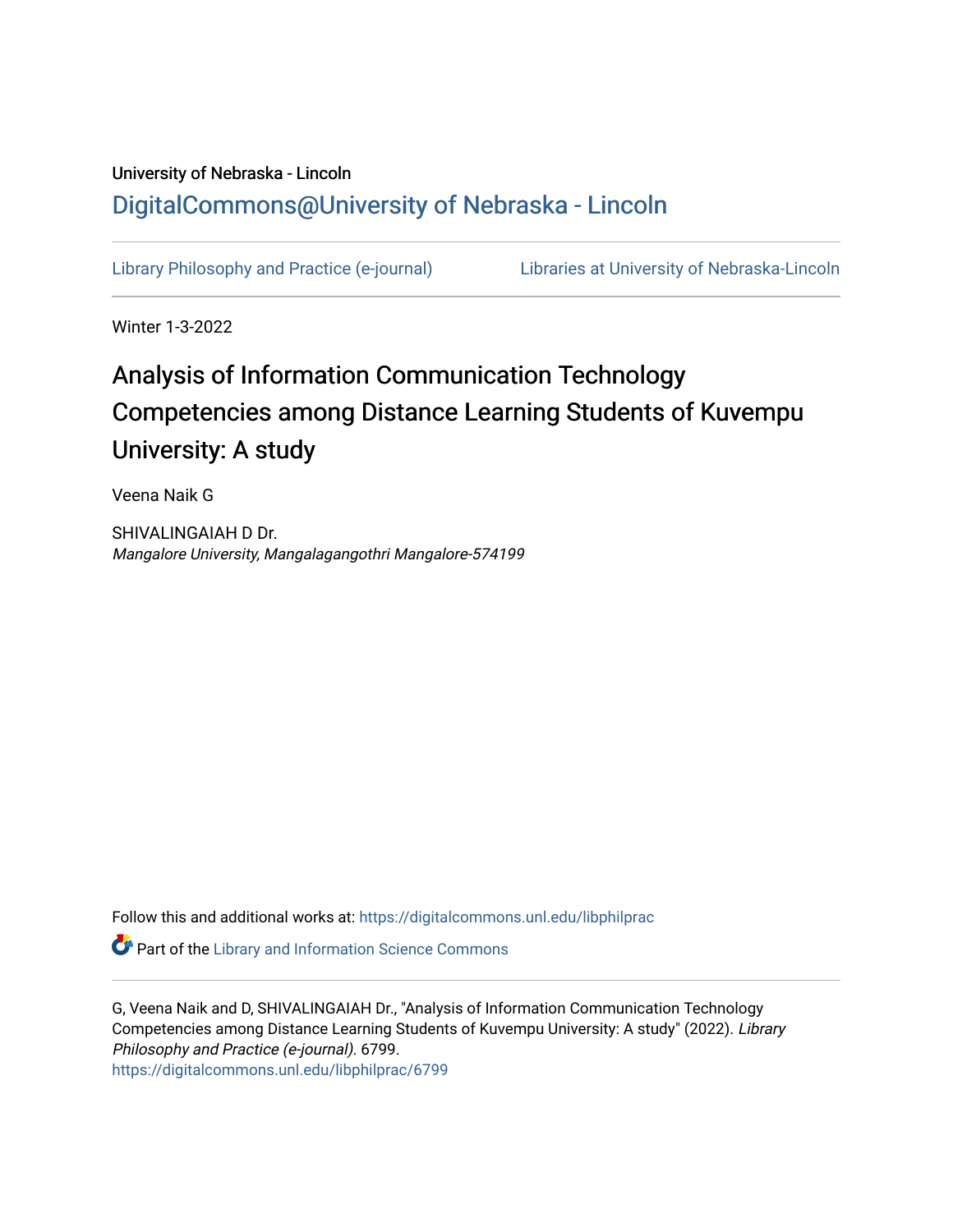# **Analysis of Information Communication Technology Competencies among Distance Learning Students of Kuvempu University: A study**

VEENA G. Research Scholar Dept. of Library and Information Science Mangalore University ,Mangalagangothri Mangalore-574199 Email-veenanaik50@gmal.com

Dr. D. SHIVALINGAIAH Adjunct Professor Dept. of Library and Information Science Mangalore University, Mangalagangothri Mangalore-574199

## **Abstract**

The purpose of this study was to investigate the Information Communication Technology competencies among distance learners. Structured questionnaire was prepared and administered to the various disciplines, namely the Social Sciences, Science/Technology, and Commerce/Management. 1650 questionnaires were distributed and 1435 completely filled questionnaires were received obtaining a response rate of 87.0 %.It was found that, 1377 majority (95.9%) of the respondents use the Smart Phone,becouse it has maximum mobility and convenience, 1244(86.7%) of them opined ICT facilitate Communicating with many simultaneously, Quick Response with 1090(76.0%) response, Time saving with 1064 (74.1%) response, Learning from others contribution with 960(66.9%) response. majority 1086(75.7%)users 'Strongly agree' with the statement 'ICT devices enable us to get a greater amount of study materials.

**Key Words**: ICT, Distance Education, Distance Learners, Kuvempu University, Internet.

## **Introduction**

Education is the foremost and top key area for ICT applications. Worldwide, institutions of higher learning have highlighted the use and application of Information Communication Technology (ICT) in their teaching, learning and research process. Information Technology has brought many benefits in the field of education, both formal and informal education which helps in creating opportunities for lifelong learning, especially distance education. Distance education has earned the credibility of a viable and effective alternative channel for imparting education at all levels all over the world and India is no exception to it. However the academic performance of distance learners is usually looked down on account of its low quality or for some other reasons. ICT facilitates the Distance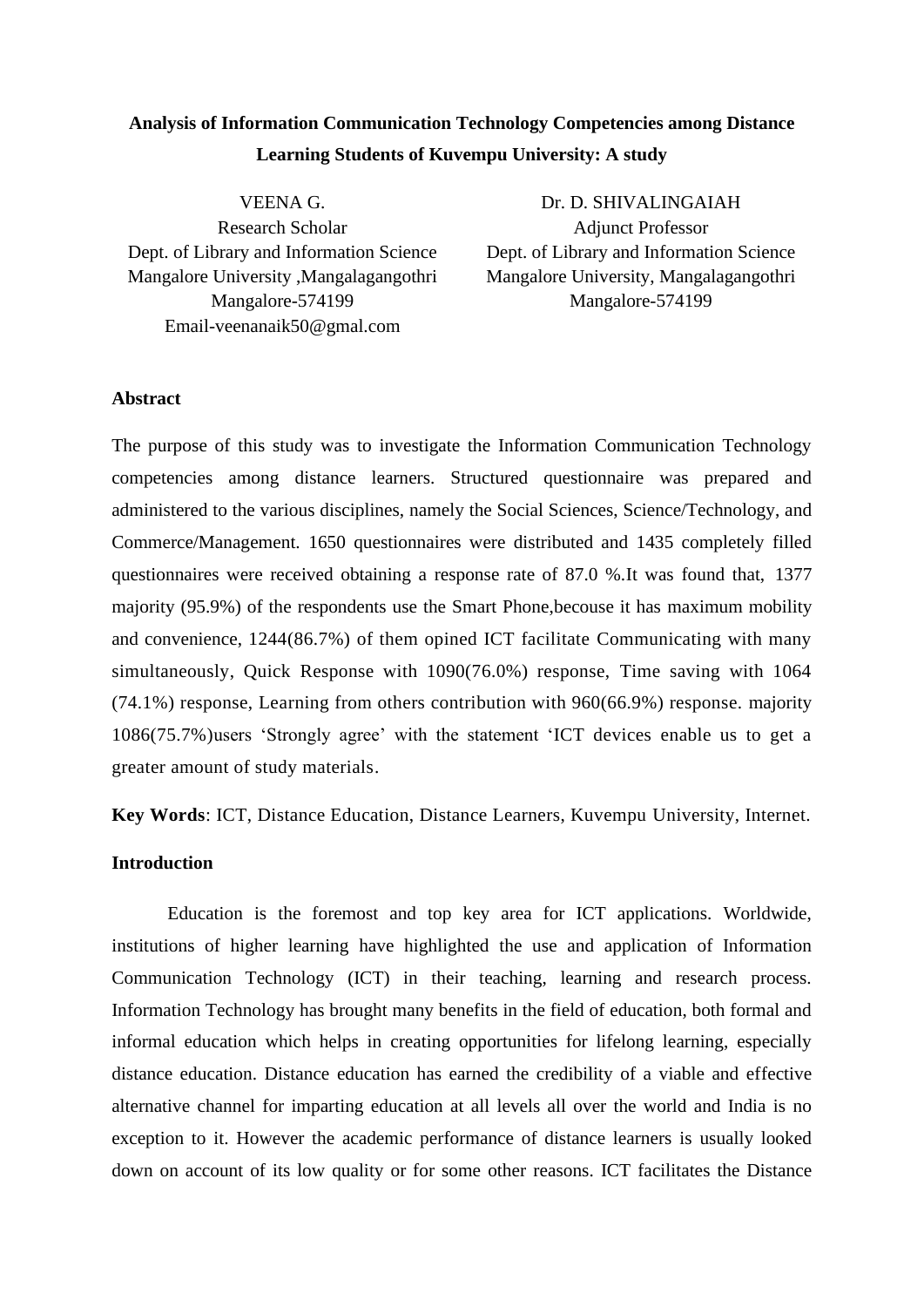Learners to access greater variety of learning resources; improved opportunities for individual learning; the possibilities of greater access of information; greater flexibility offered by the wide range of technologies; and there is a higher degree of interactivity as convergence occurs between individuals. Hence, the study has been considered as one of the important investigations in this vital area of Distance Education. Therefore research is needed to know the level or competency of ICT skills of distance learners, to identify the needs of existing distance learners. Keeping in view, this study is mainly focused on how frequently distance learners use the Computer, benefits' of using ICT, Impact of ICT among distance learners.

#### **Review of Literature**

Oliveira and Greenidge (2020) has conducted a study to determine the frequency of library use by off-campus students, students' level of awareness, students' seeking assistance strategies, students' use of services and sources, and success in meeting students' needs and satisfaction. The findings of the study showed that, students at a distance were relatively satisfied with the services and resources their university library offered, although the majority of the students prefered to utilize other sources of information before they sort assistance from a librarian or ventured into the library's website.

Usman (2019)has made a study to find out the information needs and information seeking behavior of distance learning university students in Khyber Pakhtunkhwa. It was found that their main information needs and seeking behaviour were related to "Lectures", "Information relating to their programs of study", and "Completing assignments". The internet and library were the main channels for meeting the information needs of students; however the usage of the library was infrequent. Among the various information sources available to the students, the heaviest reliance was on books and lecturers/tutors, but the usage of electronic resources such as e-journals and databases was very low

Das and Mahapatra (2018) jointly conducted a survey of distance learners' use of the electronic information resources at the IGNOU Regional Centre and Study Centres, Ranchi. A total of 100 responded learners were randomly selected. A copy of a structured questionnaire by the researchers was used for data collection while simple percentage was used for data analysis. The findings revealed that majority of the sampled distance learners made used of electronic information resources. The findings also indicated that the electronic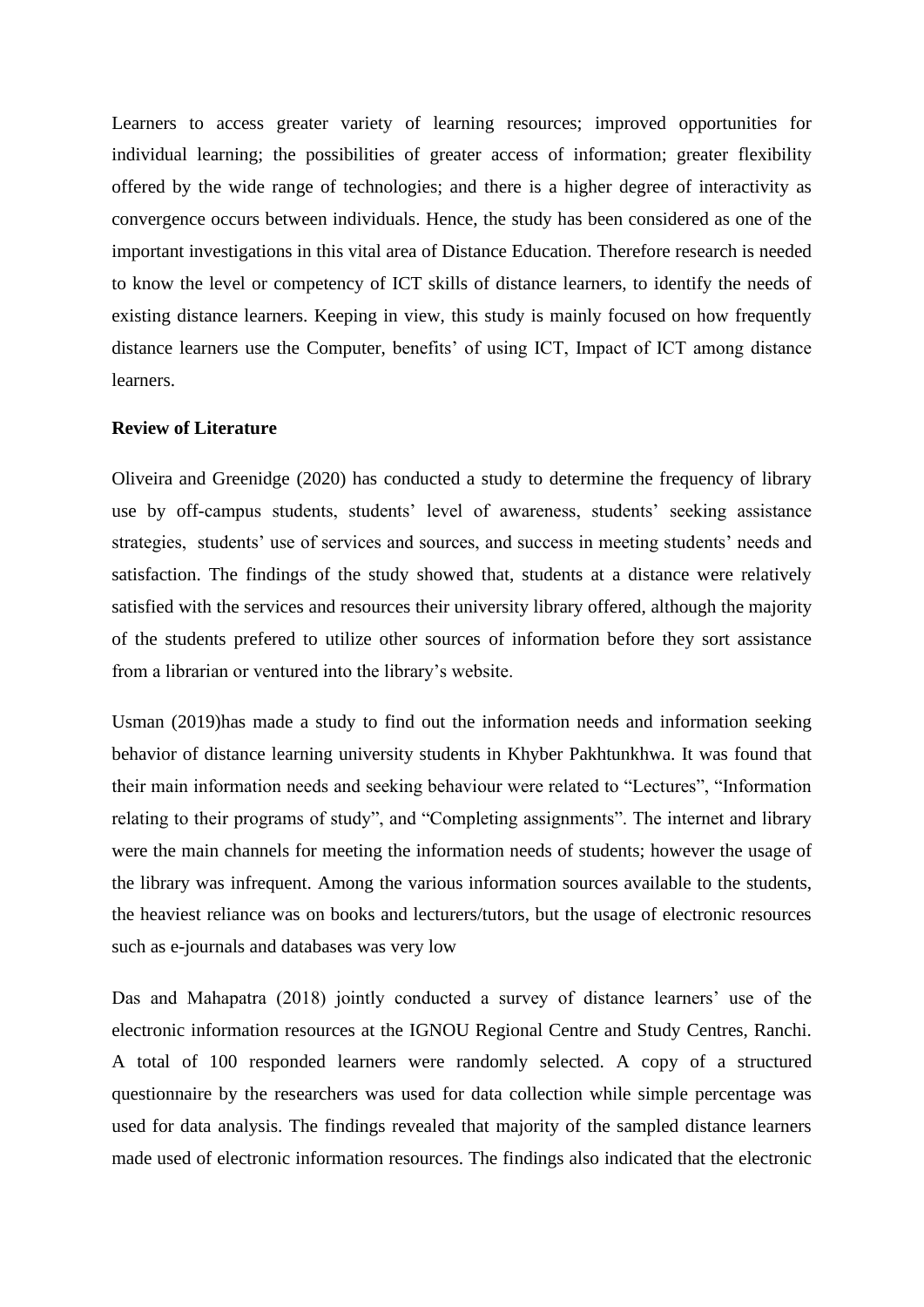information resources which were available at the library were used majorly for their study purposes. It was also found that the distance learners preferred the electronic resources for research because they were less expensive, more informative, more useful and time saving.

Tury, Robinson and Bawden(2015)in their study have elaborated in their paper about information seeking behaviour of distance learners of the University of London International Programmes. The study observation of 649 students of the University of London. The study showed that the majority of students (74%) sought information in order to prepare for exams and (65%) to complete their course work and assignments. The results elucidate that there was a significant relationship between distance learners' information-seeking activities and gender.

#### **Objectives of the study**

- To study the use of ICT devices among the distance learners
- − To identify the mode of learning through Computer among the distance learners
- − To find out the awareness of the ICT tools among the distance learners
- To study the Opinion about use of ICT for Distance Learning

#### **Research Methodology**

In this research study, Questionnaire is the main instrument used in the collection of data from identified distance learners. Structured questionnaire was prepared and administered to the various disciplines of distance learners of Kuvempu University, namely the Social Sciences, Science/Technology, and Commerce/Management. The sample size of respondents was calculated based on Krejcie & Morgan formula (Krejcie & Morgan, 1970)

$$
S = \frac{\chi^{2}NP(1-P)}{d^{2}(N-1) + \chi^{2}P(1-P)}
$$

By using Krejcie & Morgan formula of sample size with a margin of error 0.025 and with a confidence level of 95%, the total population of this study was 21743 and hence the sample size is 1650.

#### **Table : Distribution of Questionnaires and response rate**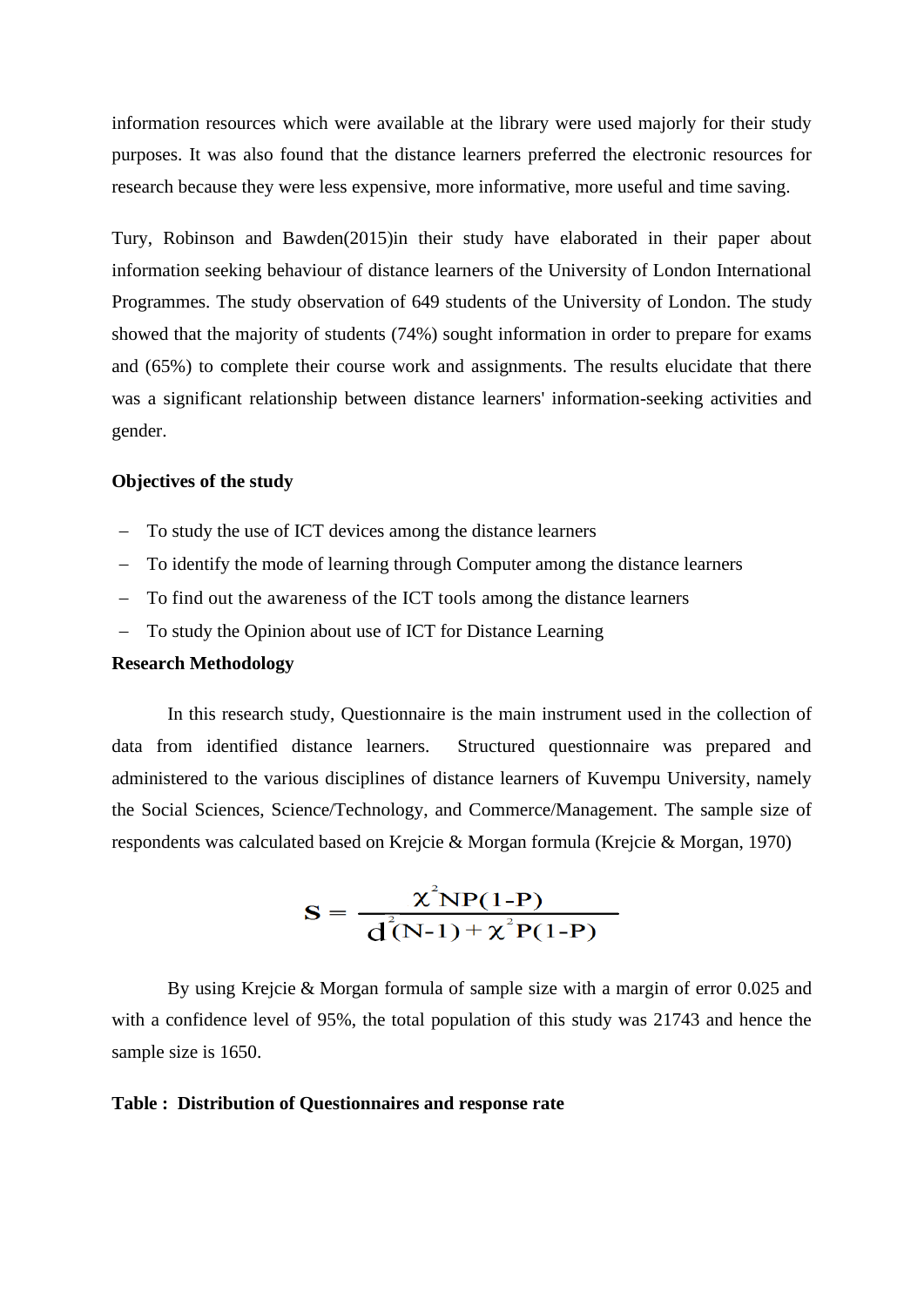| Sl.No. | Category                   | No. of<br>questionnaires<br>distributed | No. of<br>questionnaires<br>received | Percentage |
|--------|----------------------------|-----------------------------------------|--------------------------------------|------------|
|        | Social Sciences/Humanities | 926                                     | 806                                  | 49.8%      |
| ∍      | Science and Technology     | 216                                     | 187                                  | 12.0%      |
| 2      | Commerce/Management        | 508                                     | 442                                  | 25.0%      |
|        | Total                      | 1650                                    | 1435                                 | 87.0%      |

The above table shows that, 1650 questionnaires were distributed and 1435 completely filled questionnaires were received obtaining a response rate of 87.0 %. The questionnaires were distributed among the respondents when they attended the contact classes conducted by the Kuvempu University. In order to collect the data, 1650 questionnaires were distributed among the respondents. Despite best efforts, 1435 filled- in questionnaires could be collected. The data collected through questionnaires were analysed and tabulated with the help of a Statistical Package for Social Sciences (SPSS) version 17 and Microsoft Excel was used to generate the necessary figures.

#### **Data Analysis and Interpretation**

| Sl.<br>N <sub>o</sub>                   | Gender |                                     | Discipline                          |                                      |                     |
|-----------------------------------------|--------|-------------------------------------|-------------------------------------|--------------------------------------|---------------------|
|                                         |        | <b>Social Sciences</b><br>$(N=806)$ | Science/<br>Technology<br>$(N=187)$ | Commerce/<br>Management<br>$(N=442)$ | Total<br>$(N=1435)$ |
|                                         | Male   | 329(40.8%)                          | $77(41.1\%)$                        | 185(41.9%)                           | 591(41.2%)          |
| $\overline{2}$                          | Female | 477(59.2%)                          | $110(58.9\%)$                       | $257(58.1\%)$                        | 844(58.8%)          |
| $\gamma$ 2 = 127, df=2, p=.939<br>Value |        |                                     |                                     |                                      |                     |

**Table: 1. Gender -Wise Distribution**

The table 1 shows gender-wise distribution of distance learner's of Kuvempu University. Out of 1435 respondents, 844 (58.8%) are female and 591 (41.2%) are male respondents. The results of the study revealed that both males and females were pursuing their higher education through distance education mode and the number of female respondents was more compared to male respondents in all the three faculties.

To have a better view on analysis the  $\chi$ 2-test conducted for 2 d.f. at the 5% level of significance shows that there is no significant relationship between these groups of frequencies( $\gamma$ 2=0.127, p=.939.>0.05).

#### **Table :2. Use of Computer devices**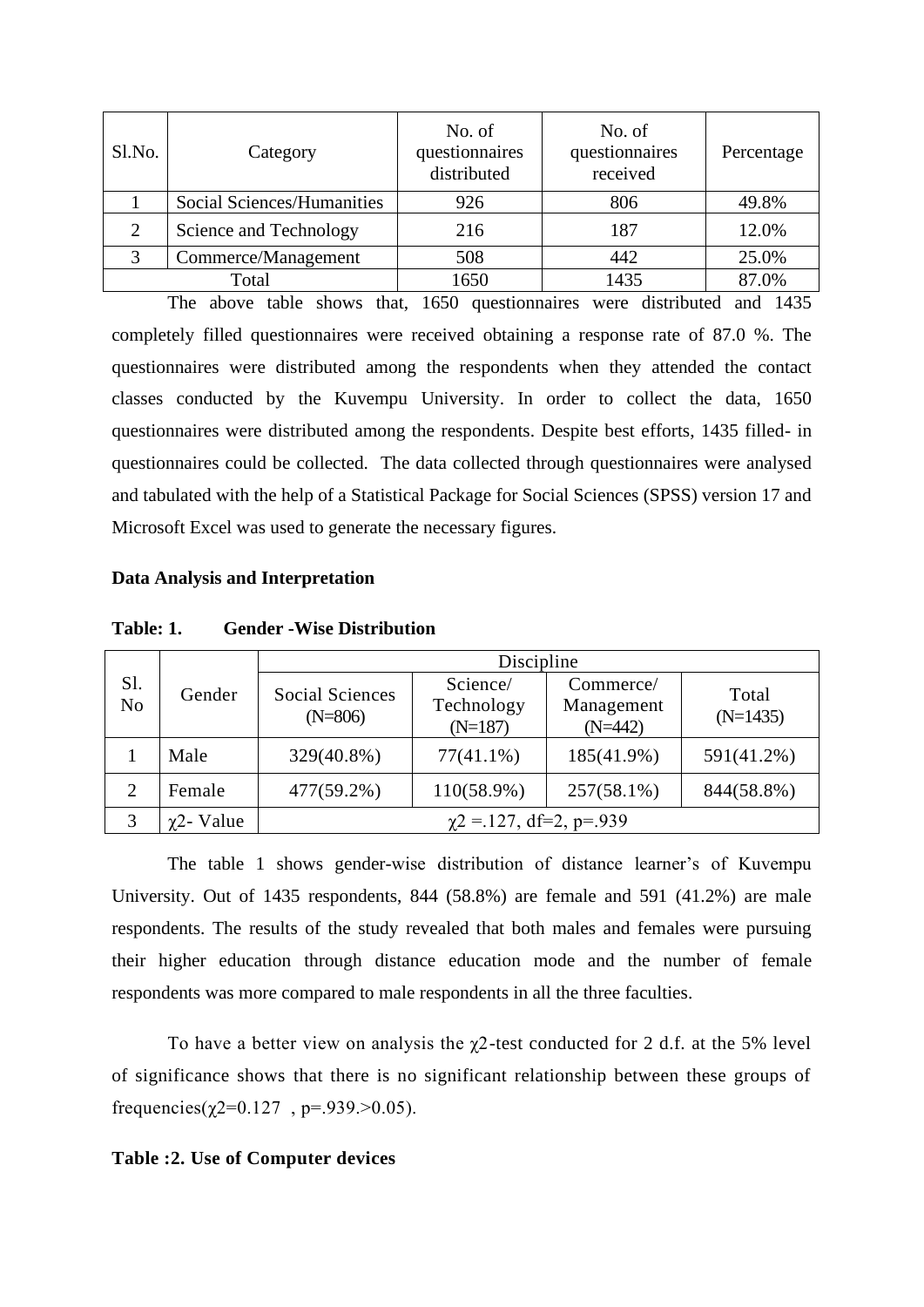The use of computers by people in all walks of life is increasing day by day.The respondents were asked to name the type of computer system they make use of and the responses are presented in the Table 2.

|           | Devices            | Discipline    |                         |               |               |
|-----------|--------------------|---------------|-------------------------|---------------|---------------|
| Sl.<br>No |                    | Social        | Science/                | Commerce/     | Total         |
|           |                    | Sciences      | Technology              | Management    | $(N=1435)$    |
|           |                    | $(N=806)$     | $(N=187)$               | $(N=442)$     |               |
|           | Desktop            | 298(36.9%)    | 96(51.3%)               | $252(57.1\%)$ | $646(45.1\%)$ |
|           | Laptop             | $130(16.1\%)$ | 189(42.7%)<br>83(44.1%) |               | $402(28.1\%)$ |
| 3         | <b>Smart Phone</b> | 759(94.2%)    | 181(96.7%)              | 437(98.8%)    | 1377(95.9%)   |

Data in Table 2 demonstrates that,1377(95.9%) of the respondents use the Smart Phone, followed by 646(45.1%) of the respondents use Desktop and 402(28.1%) make use of the Lap Top which is a minimal number. It is interesting to know that the Smart phone is being widely used, as it has maximum mobility and convenience.

## **Table 3 Mode of learning through Computer**

The responses on the modes used for acquiring ICT Skills are analysed faculty wise and presented in the Table 3.

|                       |                                   | Discipline                      |                                     |                                      |                     |                                          |
|-----------------------|-----------------------------------|---------------------------------|-------------------------------------|--------------------------------------|---------------------|------------------------------------------|
| Sl.<br>N <sub>o</sub> | Methods<br>of<br>learning         | Social<br>Sciences<br>$(N=806)$ | Science/<br>Technology<br>$(N=187)$ | Commerce/<br>Management<br>$(N=442)$ | Total<br>$(N=1435)$ | $\chi$ 2- Value                          |
| 1                     | Self                              | 442<br>$(54.9\%)$               | 93<br>$(49.7\%)$                    | 216<br>$(49.0\%)$                    | 751<br>$(52.3\%)$   | $\chi$ 2 = 40.282<br>$df=2$ , $p=.000*$  |
| $\overline{2}$        | Friends/<br>Family<br>Members     | 397<br>$(49.2\%)$               | 56<br>$(30.0\%)$                    | 131<br>$(29.6\%)$                    | 584<br>$(40.7\%)$   | $\chi$ 2 = 116.285<br>$df=2$ , $p=.000*$ |
| 3                     | Attending<br>training<br>programs | 484<br>$(60.0\%)$               | 144<br>$(77.0\%)$                   | 317<br>$(71.7\%)$                    | 945<br>$(65.9\%)$   | $\chi$ 2 = 2.583<br>$df=2, p=.275$       |
| $\overline{4}$        | Trial<br>and<br>Error method      | 478<br>$(59.3\%)$               | 90<br>$(48.1\%)$                    | 209<br>$(47.2\%)$                    | 777<br>$(54.1\%)$   | $\chi$ 2 = 89.806<br>$df=2$ , $p=.000*$  |
| 5                     | Through<br>Teachers               | 342<br>$(42.4\%)$               | 164<br>$(87.9\%)$                   | 388<br>$(87.4\%)$                    | 894<br>$(62.3\%)$   | $\chi$ 2 = 212.686<br>$df=2$ , $p=.000*$ |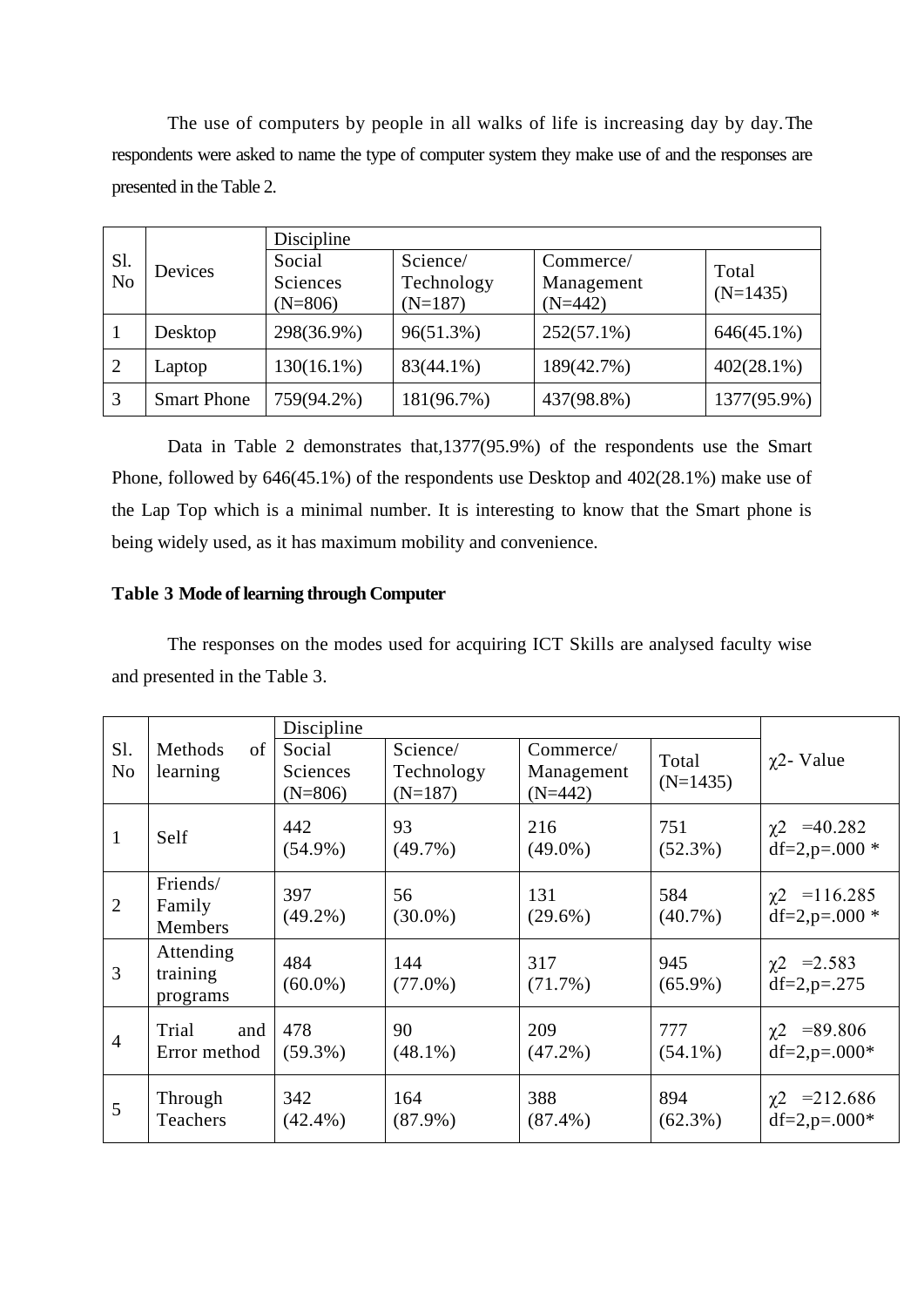| $\sigma$ | Attending     | 221        | 106        | 251        | 578        | $\chi$ 2 =90.201 |
|----------|---------------|------------|------------|------------|------------|------------------|
|          | workshops     | $(27.5\%)$ | $(56.6\%)$ | $(56.7\%)$ | $(40.3\%)$ | $df=2, p=.000*$  |
|          | Tutorials/Onl | 497        | 132        | 307        | 936        | $\chi^2$ =3.698  |
|          | ine materials | $(61.6\%)$ | $(70.5\%)$ | $(69.4\%)$ | $(65.2\%)$ | $df=2, p=.157$   |

Note: \* p<0.05

The table 3 reveals the methods adopted by the students for acquiring ICT Skills. The study has identified three modes through which they have acquired computer literacy and ICT skills. They are attending training programs 945(65.9%), tutorials and online materials 936(65.2%) and through teachers with 894(62.3 %). Among others, trial and error method with  $777(54.1\%)$  and self-learning come next with  $751(52.3\%)$ .

In order to know the association between the preferred modes of acquiring ICT Skills and the students of distance learning, Chi-Square analysis has been performed. The result given in the table clearly indicates that there is a significant association between the preferred modes of acquiring ICT Skills and the students of distance learning (p=.000), except for the fields attending training programs  $(p=0.275)$  and Tutorials/Online materials  $(p=.157)$ .

| Sl. No         | Familiar with use of<br>the Computer | Discipline                                        |                                     |                                      |                     |  |  |  |
|----------------|--------------------------------------|---------------------------------------------------|-------------------------------------|--------------------------------------|---------------------|--|--|--|
|                |                                      | Social<br>Sciences<br>$(N=806)$                   | Science/<br>Technology<br>$(N=187)$ | Commerce/<br>Management<br>$(N=442)$ | Total<br>$(N=1435)$ |  |  |  |
|                | Less than 1 year                     | $42(5.2\%)$                                       | $4(2.1\%)$                          | $6(1.3\%)$                           | $52(3.6\%)$         |  |  |  |
| $\overline{2}$ | $1-2$ years                          | 180(22.3%)                                        | $4(2.1\%)$                          | $10(2.2\%)$                          | 194(13.6%)          |  |  |  |
| 3              | 2-3 years                            | 312(38.7%)                                        | $55(29.4\%)$                        | 135(30.5%)                           | $502(35.0\%)$       |  |  |  |
| $\overline{4}$ | 3-4 years                            | 163(20.3%)                                        | 98(52.5%)                           | $226(51.1\%)$                        | 487(33.9%)          |  |  |  |
| 5              | More than 5 years                    | 109(13.5%)                                        | $26(13.9\%)$                        | 65(14.7%)                            | 200(13.9%)          |  |  |  |
|                | $\gamma$ 2- Value                    | $= 230.047$ , df=8, p=.000<br>$\chi$ <sup>2</sup> |                                     |                                      |                     |  |  |  |

The table 4 illustrates that, 502 (35.0%) of the respondents are using the computers for more than 2 years, while 487(33.9%) are using the computers for 3-4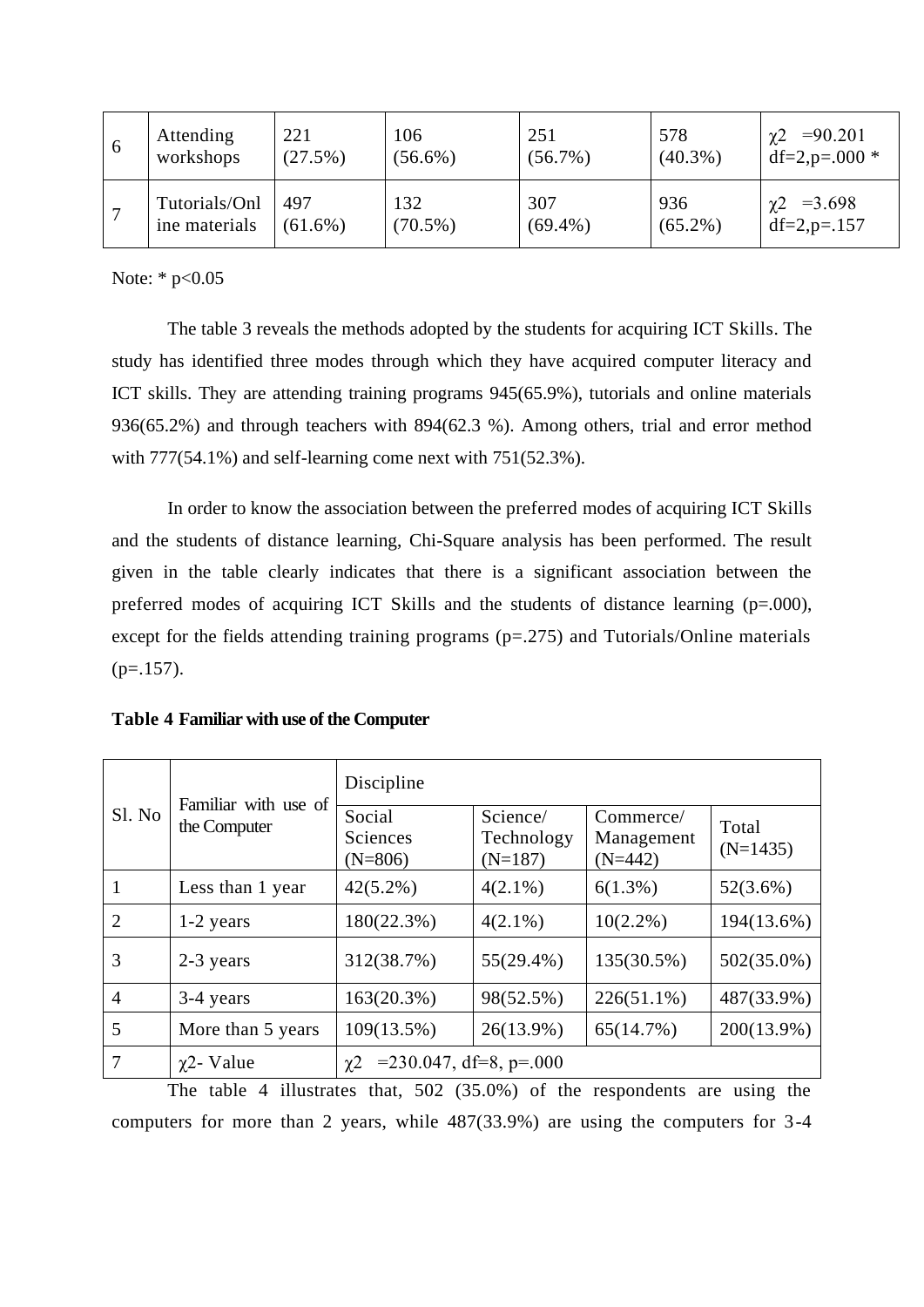years, 200(13.9%) are using for more than 5 years and a very small number 54 (3.8%) of users are using computers for less than 1 year.

The  $\chi$ 2-test conducted for 8 d.f. at the 5% level of significance shows that there is a significant relationship between these groups of frequencies  $(\chi2=230.047, p=.000<0.05)$ .

|                |                  |           | Discipline     |                |                |                | <b>Test Statistics</b> |       |
|----------------|------------------|-----------|----------------|----------------|----------------|----------------|------------------------|-------|
| Sl.            | <b>ICT</b> tools | Rating    | Social         | Science/       | Commerce/      | Total          | $F-$                   | $P -$ |
| N <sub>o</sub> |                  | Scale     | Sciences       | Technology     | Management     | $(N=1435)$     | value                  | value |
|                |                  |           | $(N=806)$      | $(N=187)$      | $(N=442)$      |                |                        |       |
|                |                  | Very      | 486            | 131            | 319            | 936            |                        |       |
|                |                  | Good      | $(60.3\%)$     | $(70.1\%)$     | $(72.2\%)$     | $(65.2\%)$     |                        |       |
|                |                  | Good      | 219            | 39             | 90             | 348            |                        |       |
|                |                  |           | $(27.2\%)$     | $(20.8\%)$     | $(20.5\%)$     | $(24.3\%)$     |                        |       |
| $\mathbf{1}$   | Smart            | Moderat   | 56             | 6              | 10             | 72             | 4.699                  | .003  |
|                | Phone            | ${\bf e}$ | $(7.2\%)$      | $(3.2\%)$      | $(2.2\%)$      | $(5.0\%)$      |                        |       |
|                |                  | Poor      | 33             | 6              | 11             | 50             |                        |       |
|                |                  |           | $(4.0\%)$      | $(3.2\%)$      | $(2.4\%)$      | $(3.5\%)$      |                        |       |
|                |                  | Very      | 12             | 5              | 12             | 29             |                        |       |
|                |                  | Poor      | $(1.4\%)$      | $(2.7\%)$      | $(2.7\%)$      | $(2.0\%)$      |                        |       |
|                |                  | Very      | 94             | 36             | 85             | 215            |                        |       |
|                |                  | Good      | $(11.6\%)$     | $(19.2\%)$     | $(19.4\%)$     | $(15.0\%)$     |                        |       |
|                |                  | Good      | 658            | 138            | 335            | 1131           |                        |       |
|                | Computer         |           | $(81.8\%)$     | $(73.8\%)$     | $(75.8\%)$     | $(78.8\%)$     |                        |       |
| $\overline{2}$ |                  | Moderat   | 44             | 10             | 19             | 73             | .657                   | .578  |
|                |                  | e         | $(5.4\%)$      | $(5.3\%)$      | $(4.2\%)$      | $(5.1\%)$      |                        |       |
|                |                  | Poor      | 6              | $\overline{2}$ | $\mathbf{1}$   | 9              |                        |       |
|                |                  |           | $(0.7\%)$      | $(1.0\%)$      | $(0.2\%)$      | $(.6\%)$       |                        |       |
|                |                  | Very      | $\overline{4}$ |                | $\overline{2}$ | $\overline{7}$ |                        |       |
|                |                  | Poor      | $(0.5\%)$      | $(0.5\%)$      | $(0.4\%)$      | $(.5\%)$       |                        |       |
|                |                  | Very      | 56             | 111            | 214            | 381            |                        |       |
|                |                  | Good      | $(7.0\%)$      | $(59.4\%)$     | (48.4%)        | $(26.6\%)$     |                        |       |
|                |                  | Good      | 605            | 56             | 176            | 837            |                        |       |
|                |                  |           | $(75.0\%)$     | $(30.0\%)$     | $(40.0\%)$     | $(58.3\%)$     |                        |       |
| $\overline{3}$ | Laptop           | Moderat   | 109            | 9              | 24             | 142            | 5.857                  | .001  |
|                |                  | e         | $(13.6\%)$     | $(4.8\%)$      | $(5.4\%)$      | $(9.9\%)$      |                        |       |
|                |                  | Poor      | 26             | $\overline{7}$ | 16             | 49             |                        |       |
|                |                  |           | $(3.1\%)$      | (3.7%)         | $(3.6\%)$      | $(3.4\%)$      |                        |       |
|                |                  | Very      | 10             | $\overline{4}$ | 12             | 26             |                        |       |
|                |                  | Poor      | $(1.2\%)$      | $(2.1\%)$      | $(2.6\%)$      | $(1.8\%)$      |                        |       |
|                | Storage          | Very      | 250            | 108            | 250            | 608            |                        |       |
| $\overline{4}$ | Devices-(        | Good      | $(31.0\%)$     | $(57.9\%)$     | $(56.6\%)$     | $(42.5\%)$     | 7.398                  | .000  |
|                | CD, DVD,         | Good      | 123            | 65             | 157            | 345            |                        |       |
|                | Pen drive/       |           | $(15.2\%)$     | $(34.7\%)$     | $(35.6\%)$     | $(24.0\%)$     |                        |       |

# **Table 5 Awareness of the ICT tools**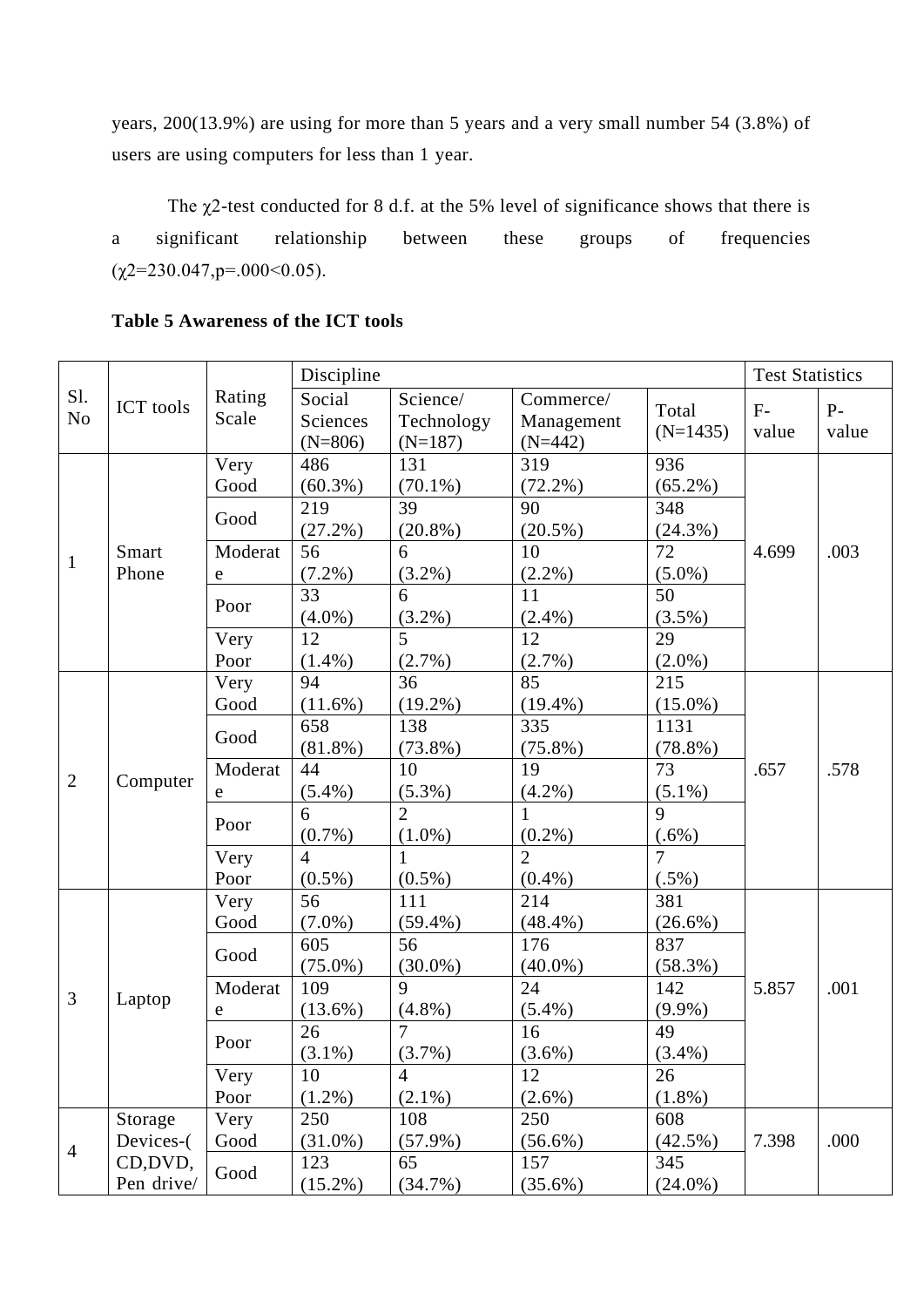|                | memory   | Moderat     | 388            | $\overline{4}$ | 10             | 402        |       |      |
|----------------|----------|-------------|----------------|----------------|----------------|------------|-------|------|
|                | card)    | e           | $(48.3\%)$     | $(2.1\%)$      | $(2.2\%)$      | $(28.0\%)$ |       |      |
|                |          | Poor        | 37             | 6              | 15             | 58         |       |      |
|                |          |             | $(4.5\%)$      | $(3.2\%)$      | $(3.4\%)$      | $(4.0\%)$  |       |      |
|                |          | Very        | 8              | $\overline{4}$ | 10             | 22         |       |      |
|                |          | Poor        | $(1.0\%)$      | $(2.1\%)$      | $(2.2\%)$      | $(1.5\%)$  |       |      |
|                |          | Very        | 122            | 32             | 74             | 228        |       |      |
|                |          | Good        | $(15.1\%)$     | $(17.1\%)$     | (16.7%)        | $(15.9\%)$ |       |      |
|                |          | Good        | 483            | 91             | 221            | 795        |       |      |
|                |          |             | $(60.0\%)$     | $(48.6\%)$     | $(50.0\%)$     | $(55.4\%)$ |       |      |
| 5              | Digital  | Moderat     | 108            | 45             | 115            | 268        | 7.097 | .000 |
|                | camera   | e           | $(13.5\%)$     | $(20.1\%)$     | $(26.0\%)$     | (18.7%)    |       |      |
|                |          | Poor        | 70             | 13             | 19             | 102        |       |      |
|                |          |             | $(8.6\%)$      | $(7.0\%)$      | $(4.2\%)$      | $(7.1\%)$  |       |      |
|                |          | Very        | 23             | 6              | 13             | 42         |       |      |
|                |          | Poor        | $(2.8\%)$      | $(3.2\%)$      | $(2.9\%)$      | $(2.9\%)$  |       |      |
|                |          | Very        | 102            | 103            | 244            | 449        |       |      |
|                |          | Good        | (12.7%)        | $(55.1\%)$     | $(55.2\%)$     | $(31.3\%)$ |       |      |
|                |          | Good        | 530            | 75             | 149            | 754        |       |      |
|                |          |             | $(65.8\%)$     | $(40.1\%)$     | (33.7%)        | $(52.5\%)$ |       |      |
| 6              | Internet | Moderat     | 131            | 1              | 34             | 166        | 2.682 | .045 |
|                |          | $\mathbf e$ | $(16.2\%)$     | $(0.5\%)$      | $(7.6\%)$      | $(11.6\%)$ |       |      |
|                |          | Poor        | 25             | 5              | 6              | 36         |       |      |
|                |          |             | $(3.1\%)$      | (2.7%)         | $(1.3\%)$      | $(2.5\%)$  |       |      |
|                |          | Very        | 18             | 3              | 9              | 30         |       |      |
|                |          | Poor        | $(2.2\%)$      | $(1.6\%)$      | $(2.2\%)$      | $(2.1\%)$  |       |      |
|                |          | Very        | $\overline{7}$ | 00             | $\overline{2}$ | 9          |       |      |
|                |          | Good        | $(0.8\%)$      | $(0\%)$        | $(0.4\%)$      | $(.6\%)$   |       |      |
|                |          | Good        | 69             | 39             | 95             | 203        |       |      |
|                |          |             | $(8.5\%)$      | $(20.8\%)$     | (21.7%)        | $(14.2\%)$ |       |      |
| $\overline{7}$ | IPad     | Moderat     | 134            | 127            | 289            | 550        | 3.142 | .024 |
|                |          | ${\bf e}$   | (16.7%)        | $(68.0\%)$     | $(65.3\%)$     | $(38.3\%)$ |       |      |
|                |          | Poor        | 532            | 12             | 31             | 575        |       |      |
|                |          |             | $(66.0\%)$     | $(6.4\%)$      | $(7.0\%)$      | $(40.1\%)$ |       |      |
|                |          | Very        | 64             | 9              | 25             | 98         |       |      |
|                |          | Poor        | $(8.0\%)$      | $(4.8\%)$      | $(5.6\%)$      | $(6.8\%)$  |       |      |
|                |          | Very        | 10             | $\overline{3}$ | $\overline{7}$ | 20         |       |      |
|                |          | Good        | $(1.3\%)$      | $(1.6\%)$      | $(1.5\%)$      | $(1.4\%)$  |       |      |
|                |          | Good        | 35             | 21             | 49             | 105        |       |      |
|                |          |             | $(4.3\%)$      | $(11.2\%)$     | $(11.1\%)$     | $(7.2\%)$  |       |      |
| 8              | Printers | Moderat     | 90             | 95             | 225            | 410        | 1.360 | .253 |
|                |          | e           | $(11.1\%)$     | $(50.9\%)$     | $(50.9\%)$     | $(28.6\%)$ |       |      |
|                |          | Poor        | 571            | 62             | 147            | 780        |       |      |
|                |          |             | $(70.8\%)$     | 33.1%)         | $(33.2\%)$     | $(54.4\%)$ |       |      |
|                |          | Very        | 100            | 6              | 14             | 120        |       |      |
|                |          | Poor        | $(12.4\%)$     | $(3.2\%)$      | $(3.1\%)$      | $(8.4\%)$  |       |      |
|                | Copier   | Very        | 10             | 9              | 24             | 43         |       |      |
| 9              | (Xerox)  | Good        | $(1.3\%)$      | $(4.9\%)$      | $(5.4\%)$      | $(3.0\%)$  | 7.079 | .000 |
|                |          | Good        | 18             | 14             | 42             | 74         |       |      |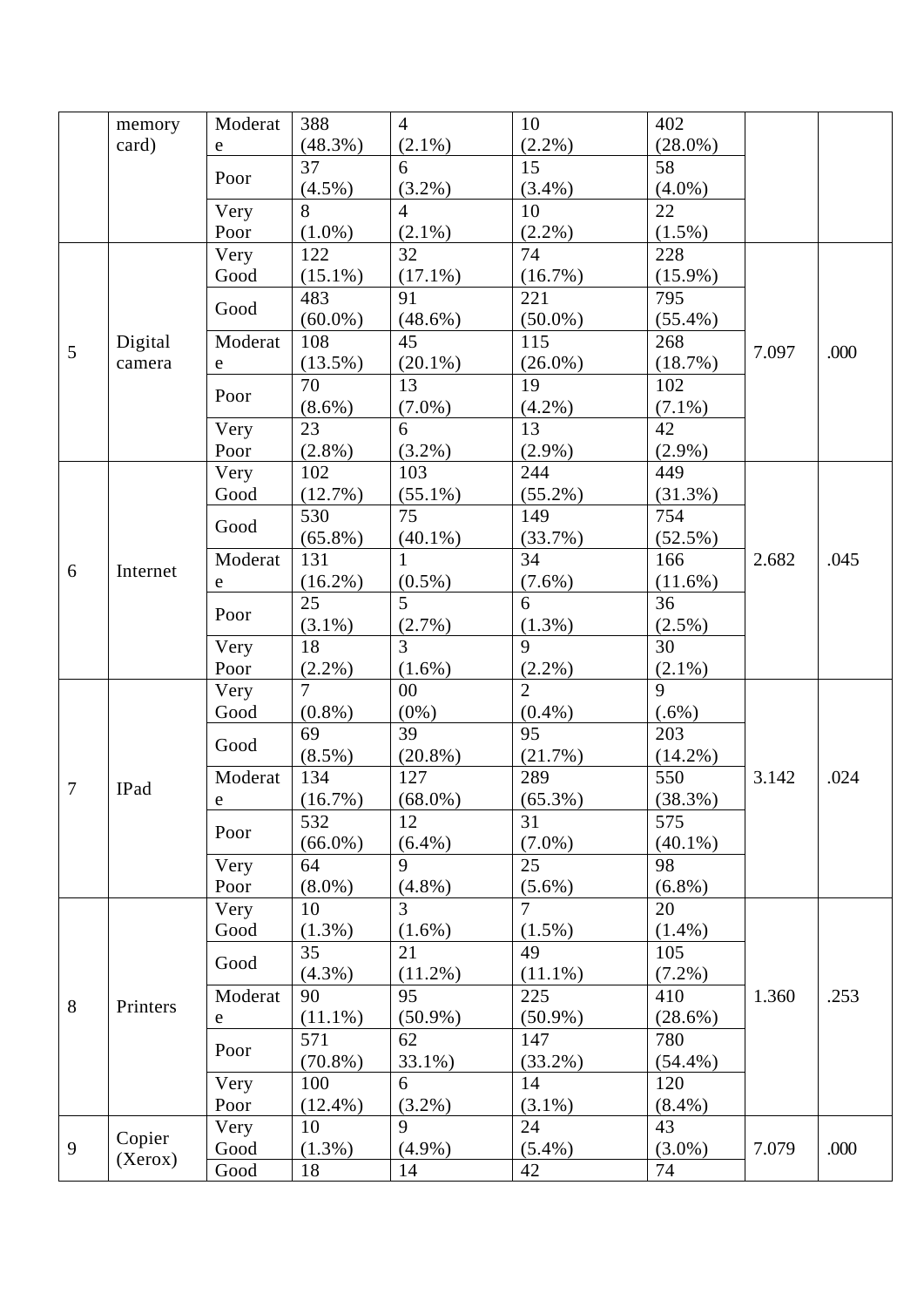|    |         |         | $(2.2\%)$  | $(7.4\%)$    | $(9.5\%)$      | $(5.2\%)$  |        |      |
|----|---------|---------|------------|--------------|----------------|------------|--------|------|
|    |         | Moderat | 39         | 88           | 174            | 301        |        |      |
|    |         | e       | $(4.9\%)$  | $(47.0\%)$   | $(39.3\%)$     | $(21.0\%)$ |        |      |
|    |         | Poor    | 648        | 66           | 177            | 891        |        |      |
|    |         |         | $(80.3\%)$ | $(35.4\%)$   | $(40.0\%)$     | $(62.0\%)$ |        |      |
|    |         | Very    | 91         | 10           | 25             | 126        |        |      |
|    |         | Poor    | $(11.3\%)$ | $(5.3\%)$    | $(5.6\%)$      | $(8.8\%)$  |        |      |
|    |         | Very    | $7(0.8\%)$ | $56(30.0\%)$ | 98(22.3%)      | 161(11.2)  |        |      |
|    |         | Good    |            |              |                | $%$ )      |        |      |
|    |         | Good    | 12         | 90           | 209            | 311        |        |      |
|    |         |         | $(1.4\%)$  | $(48.1\%)$   | $(47.2\%)$     | $(21.6\%)$ |        |      |
| 10 | Scanner | Moderat | 67         | 33           | 135            | 235        | 19.554 | .000 |
|    |         | e       | $(8.4\%)$  | $(17.6\%)$   | $(30.5\%)$     | $(16.4\%)$ |        |      |
|    |         | Poor    | 641        |              | $\overline{0}$ | 648        |        |      |
|    |         |         | $(79.6\%)$ | $(3.8\%)$    | $(.0\%)$       | $(45.2\%)$ |        |      |
|    |         | Very    | 79         |              | $\overline{0}$ | 80         |        |      |
|    |         | Poor    | $(9.8\%)$  | $(0.5\%)$    | $(.0\%)$       | $(5.6\%)$  |        |      |

The responses are quite clear and acceptable from the above table 5. As many as 936(65.2%)of them have very good skills in using the Smart Phone and 348 (24.3%) of them have good skills which shows that the device is almost possessed by many now. There are 1131(78.8%) of the respondents who have good skills in using the Computer, followed by 215(15.0%) respondents have very good skills and 7(.5%) of the respondents have very poor skills in using the Computer. About 837(58.3%) respondents have good skills using the Laptop, while 142(9.9%) have moderate skills and 26(1.8%) of them have very poor skills in using the Laptop.

About 608(42.5%) respondents have very good skills in using the Storage Devices- (CD, DVD, Pen drive/ memory card), whereas 402(28.0%) of them have moderate skills and 58(4.0%) of them have poor skills using the Storage Devices. About 795(55.4%) respondents have good skills in using the digital camera, followed by 268 (18.7%) of them who have moderate skills and 42(2.9%) of them have poor skills using the digital camera. There are 754(52.5%) respondents who have good skills in using the Internet, while 449(31.3%) of them have good skills and 36(2.5%) of them have poor skills in using the Internet.

About 575(40.1%) respondents have poor skills in using the IPad, followed by 550(38.3%) of them who have moderate skills and 98(6.8%) respondents have very poor skills in using the IPad. The use of computer accessories like printers and scanners are quite less as it requires to possess them personally. The use of Copiers is Poor as the respondents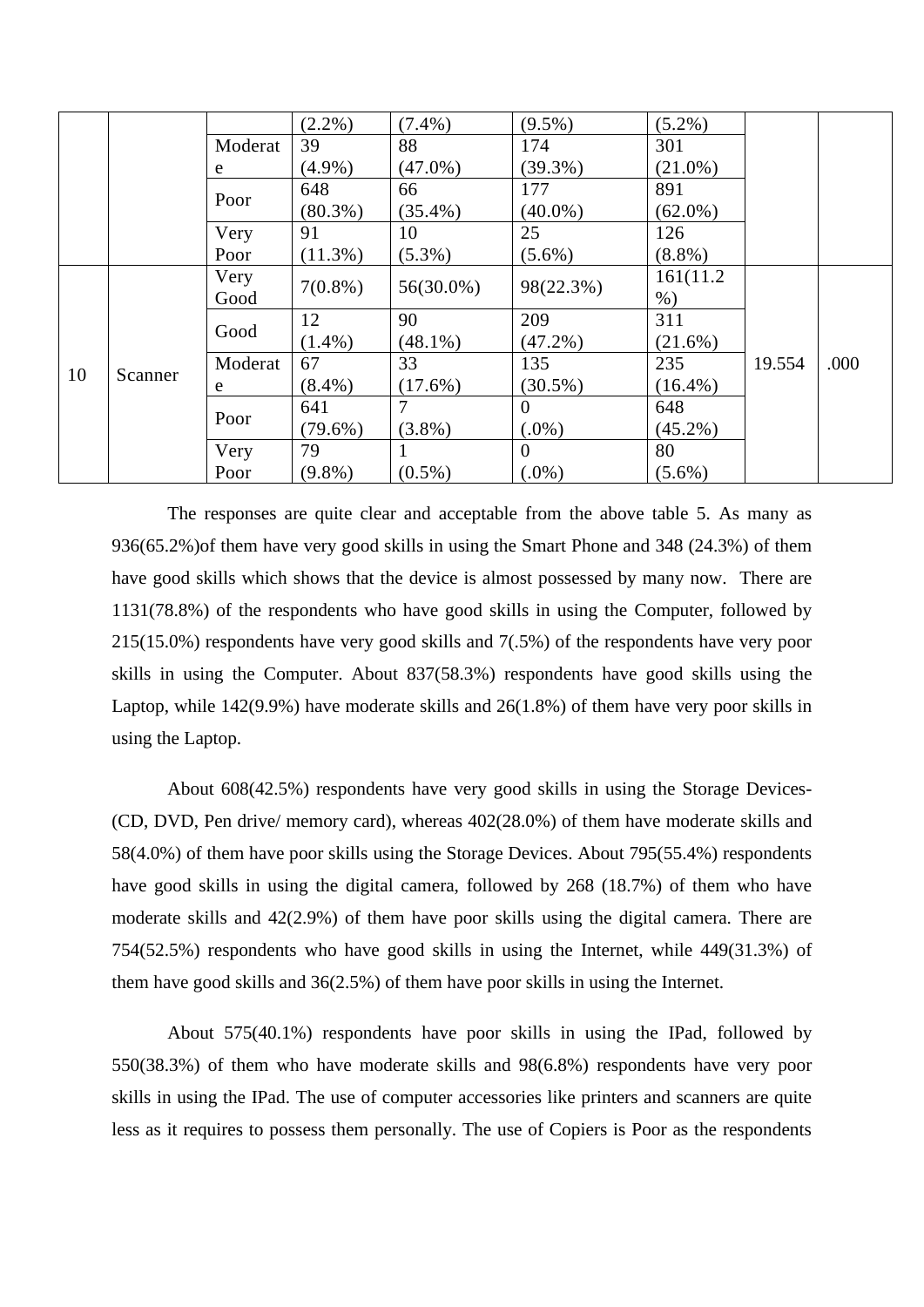are not required to use and handle them personally. Interestingly the results are quite realistic and practical.

The One-way ANOVA test has been employed to know the significant differences between the students of distance learning with respect to theirawareness of various Information Technology tools. The result of One-way ANOVA presented in the table clearly shows that there is a significant association between the categories of users with respect to their awareness of Information Technology tools. The One-Way ANOVA statistical test also shows that there is no significant difference between the categories of users with respect to their awareness of Information Technology tools only for few fields viz., Computer( $p=.578$ ), Printers (.253) since the probability value is more than the .05.

|                |              |                     |                | Discipline     |                |            |
|----------------|--------------|---------------------|----------------|----------------|----------------|------------|
| Sl.            |              | <b>Rating Scale</b> | Social         | Science/       | Commerce/      | Total      |
| N <sub>o</sub> | Purpose      |                     | Sciences       | Technology     | Management     | $(N=1435)$ |
|                |              | $(N=806)$           | $(N=187)$      | $(N=442)$      |                |            |
|                |              | Very Often          | 85             | 23             | 61             | 169        |
|                |              |                     | $(10.5\%)$     | $(12.2\%)$     | $(13.8\%)$     | $(11.8\%)$ |
|                |              | Often               | 575            | 133            | 315            | 1023       |
|                |              |                     | $(71.3\%)$     | $(71.1\%)$     | $(71.2\%)$     | $(71.3\%)$ |
| 1              | To prepare   | Sometimes           | 69             | 15             | 33             | 117        |
|                | notes        |                     | $(8.6\%)$      | $(8.1\%)$      | $(7.4\%)$      | $(8.2\%)$  |
|                |              | Rarely              | 48             | 10             | 20             | 7          |
|                |              |                     | $(6.1\%)$      | $(5.3\%)$      | $(4.5\%)$      | $8(5.4\%)$ |
|                |              | Never               | 29             | 6              | 13             | 48         |
|                |              |                     | $(3.5\%)$      | $(3.2\%)$      | $(3.0\%)$      | $(3.3\%)$  |
|                |              | Very Often          | 458            | 124            | 311            | 893        |
|                |              |                     | $(56.9\%)$     | $(66.3\%)$     | $(70.3\%)$     | $(62.2\%)$ |
|                |              | Often               | 316            | 47             | 11             | 474        |
|                |              |                     | $(39.2\%)$     | $(25.1\%)$     | $1(25.1\%)$    | $(33.0\%)$ |
| $\overline{2}$ | Social       | Sometimes           | 25             | 11             | 13             | 49         |
|                | Networking   |                     | $(3.1\%)$      | $(5.9\%)$      | $(2.9\%)$      | $(3.4\%)$  |
|                |              | Rarely              | $\overline{2}$ | 3              | 3              | 8          |
|                |              |                     | $(0.2\%)$      | $(1.6\%)$      | $(0.6\%)$      | $(.6\%)$   |
|                |              | Never               | 5              | $\overline{2}$ | $\overline{4}$ | 11         |
|                |              |                     | $(0.6\%)$      | (1.3%)         | $(0.9\%)$      | $(.8\%)$   |
|                |              | Very Often          | 340            | 147            | 362            | 849        |
|                |              |                     | $(42.1\%)$     | $(78.6\%)$     | $(81.9\%)$     | $(59.2\%)$ |
|                | Download     | Often               | 153            | 25             | 49             | 227        |
| $\overline{3}$ | notes, study |                     | $(19.0\%)$     | $(13.5\%)$     | $(11.2\%)$     | $(15.8\%)$ |
|                | materials    | Sometimes           | 264            | $\overline{4}$ | 19             | 287        |
|                |              |                     | $(32.9\%)$     | $(2.1\%)$      | $(4.2\%)$      | $(20.0\%)$ |
|                |              | Rarely              | 43             | 9              | 8              | 60         |

**Table 6. Rating of purposes of use of Internet among Distance learners**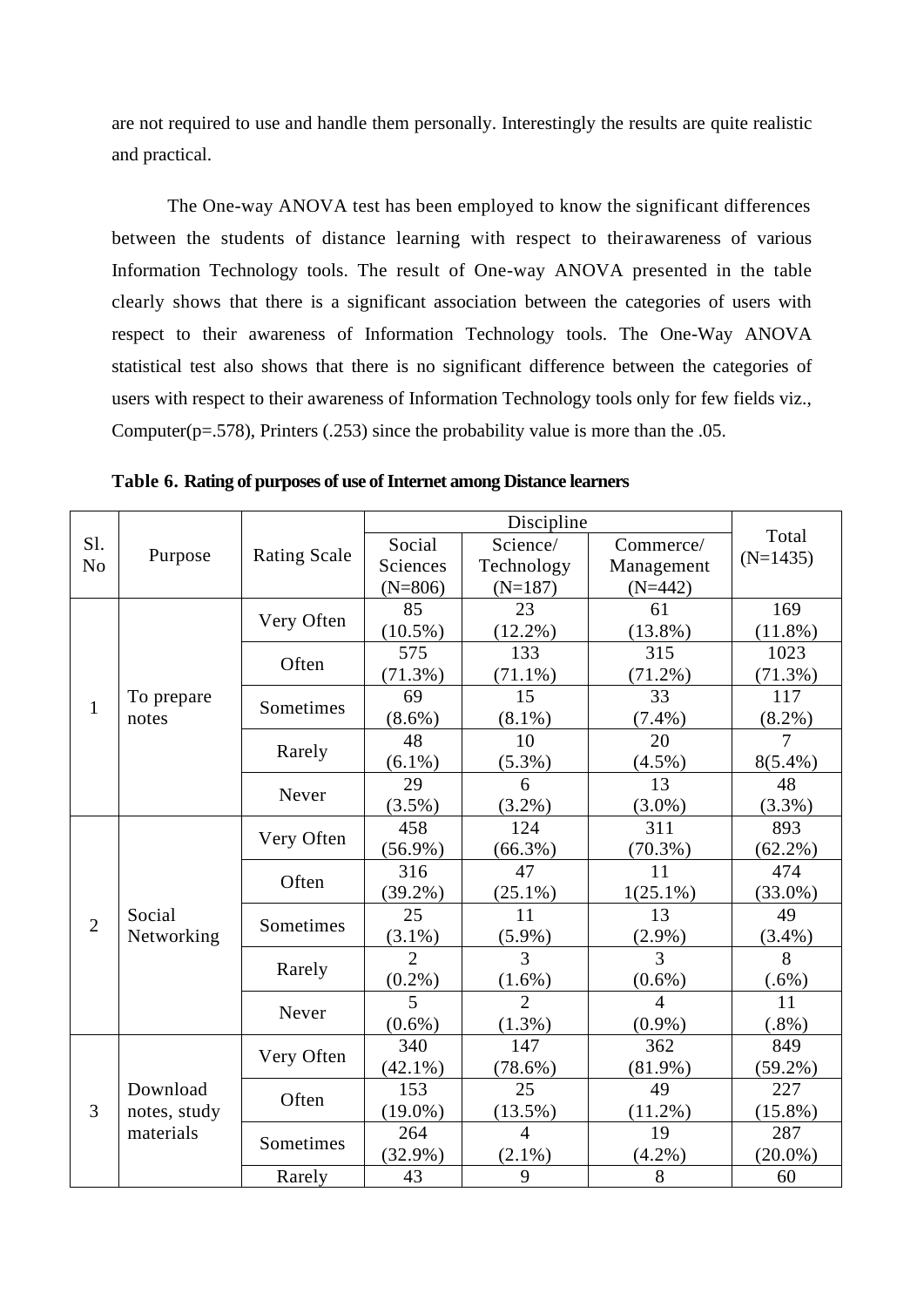|                |              |            | $(5.3\%)$   | $(4.8\%)$      | $(1.8\%)$      | $(4.2\%)$  |
|----------------|--------------|------------|-------------|----------------|----------------|------------|
|                |              |            | 6           | $\overline{2}$ | $\overline{4}$ | 12         |
|                |              | Never      | $(0.7\%)$   | $(1.0\%)$      | $(0.9\%)$      | $(.8\%)$   |
|                |              |            | 27          | 57             | 122            | 206        |
|                |              | Very Often | $(3.4\%)$   | $(30.5\%)$     | (27.6%)        | $(14.3\%)$ |
|                |              |            | 428         | 123            | 290            | 841        |
|                |              | Often      | $(53.1\%)$  | $(65.8\%)$     | $(65.6\%)$     | $(58.6\%)$ |
|                | Online       |            | 325         | 6              | 12             | 343        |
| $\overline{4}$ | learning     | Sometimes  | $(40.3\%)$  | $(3.2\%)$      | $(2.7\%)$      | $(23.9\%)$ |
|                | (E-leaning)  |            | 20          | 1              | 10             | 31         |
|                |              | Rarely     | $(2.5\%)$   | $(0.5\%)$      | $(2.3\%)$      | (2.2%)     |
|                |              |            | 6           | $\Omega$       | 8              | 14         |
|                |              | Never      | $(0.7\%)$   | $(.0\%)$       | $(1.8\%)$      | $(1.0\%)$  |
|                |              |            | 69          | 9              | 41             | 119        |
|                |              | Very Often | $(8.6\%)$   | $(4.9\%)$      | $(9.3\%)$      | $(8.3\%)$  |
|                |              |            | 255         | 166            | 352            |            |
|                | To keep      | Often      | $(31.8\%)$  | (88.7%)        | $(79.6\%)$     | 773(53.9%) |
|                | abreast of   |            | 165         | 10             | 32             | 207        |
| 5              | latest       | Sometimes  | $(20.4\%)$  | $(5.4\%)$      | $(7.3\%)$      | $(14.4\%)$ |
|                | development  |            | 280         | 1              | 6              | 287        |
|                | in the field | Rarely     | $(34.7\%)$  | $(0.5\%)$      | (1.3%)         | $(20.0\%)$ |
|                |              | Never      | 37          | 1              | 11             | 49         |
|                |              |            | $(4.5\%)$   | $(0.5\%)$      | $(2.5\%)$      | $(3.4\%)$  |
|                |              |            | 5           | 14             | 47             | 66         |
|                |              | Very Often | $(0.6\%)$   | $(7.5\%)$      | $(10.6\%)$     | $(4.6\%)$  |
|                |              | Often      | 24          | 138            | 339            | 719        |
|                |              |            | $2(30.1\%)$ | $(73.8\%)$     | $(76.8\%)$     | $(50.1\%)$ |
|                | For          |            | 420         | 27             | 32             | 479        |
| 6              | professional | Sometimes  | $(52.1\%)$  | $(14.5\%)$     | $(7.2\%)$      | (33.4%)    |
|                | development  |            | 100         | 8              | 24             | 132        |
|                |              | Rarely     | $(12.4\%)$  | $(4.2\%)$      | $(5.4\%)$      | $(9.2\%)$  |
|                |              |            | 39          | $\overline{0}$ | 0(             | 39         |
|                |              | Never      | $(4.9\%)$   | $(.0\%)$       | $.0\%$ )       | (2.7%)     |
|                |              |            | 20          | 12             | 30             | 62         |
|                |              | Very Often | $(2.4\%)$   | $(6.5\%)$      | $(6.9\%)$      | $(4.3\%)$  |
|                |              |            | 37          | 29             | 69             | 135        |
|                | To search    | Often      | $(4.5\%)$   | $(15.5\%)$     | $(15.6\%)$     | $(9.4\%)$  |
|                | other        |            | 107         | 26             | 63             | 196        |
| $\overline{7}$ | University   | Sometimes  | $(13.2\%)$  | $(13.9\%)$     | $+(14.2\%)$    | (13.7%)    |
|                | websites     |            | 553         | 91             | 242            | 886        |
|                |              | Rarely     | (68.7%)     | (48.7%)        | $(54.8\%)$     | (61.7%)    |
|                |              |            | 89          | 29             | 38             | 156        |
|                |              | Never      | $(11.1\%)$  | $(15.5\%)$     | $(8.5\%)$      | $(10.9\%)$ |
|                |              |            | 41          | 7              | 40             | 88         |
|                |              | Very Often | $(5.1\%)$   | $(3.8\%)$      | $(9.1\%)$      | $(6.1\%)$  |
|                |              |            | 117         | 21             | 73             | 211        |
| 8              | E-mail       | Often      | $(14.5\%)$  | $(11.2\%)$     | $(16.5\%)$     | $(14.7\%)$ |
|                |              |            | 590         | 143            | 324            | 1057       |
|                |              | Sometimes  | $(73.2\%)$  | $(76.4\%)$     | $(73.4\%)$     | $(73.7\%)$ |
|                |              |            |             |                |                |            |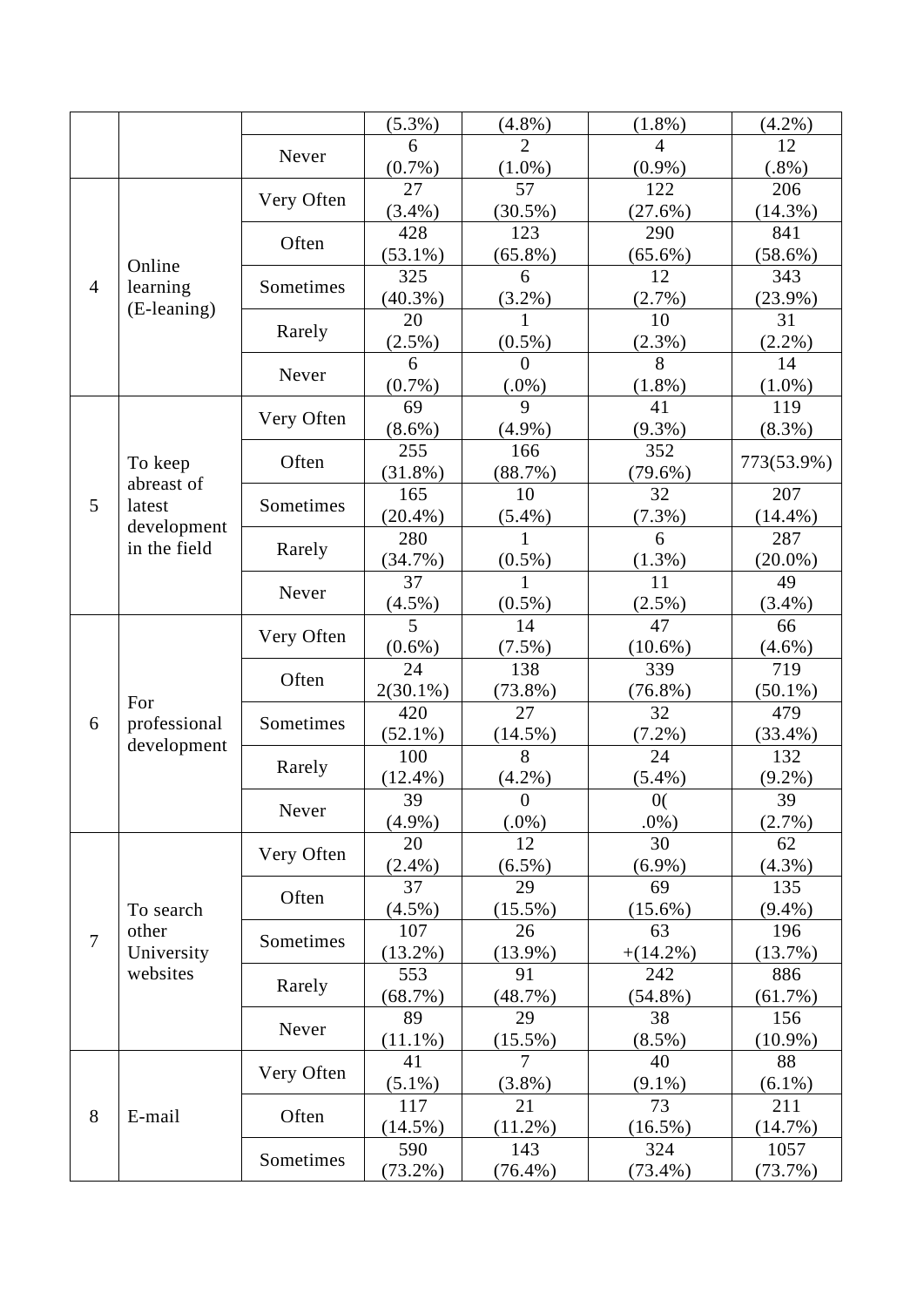| Rarely | 49<br>$(6.0\%$ | $(5.9\%)$ | $(0.4\%)$  | 62 <sub>0</sub><br>4.3%     |
|--------|----------------|-----------|------------|-----------------------------|
| Never  | $9(1.2\%)$     | 5(2.7%)   | $3(0.6\%)$ | $\overline{ }$<br>$1.2\%$ ) |

Table 6 reveals that, majority 1023(71.3%) of the students of distance education often use the Internet to prepare notes for their study, followed by 893(62.2%)of the respondents use it for social networking,849(59.2%)of them very often use Internet for the purpose of downloading notes and study materials, 841(58.6%) of them often use Internet for the purpose of Online learning (E-leaning), 773(53.9%)of them often use to keep abreast of latest development in the field, 719(50.1%)of them often use it for professional development. It is also described that majority 1057(73.7%) of the students of distance education sometimes use it for e-mail communication and only 886(61.7%) respondents rarely use Internet to search other University websites. The table shows that internet is used by the students of distance education almost for right purposes at a maximum level. But surprisingly, the use of Internet for social networking is at the highest which does not go in equal with studies and also that it is used sometimes for Email.

|                       |                                            | Discipline         |                         |                         |                    |                                                         |
|-----------------------|--------------------------------------------|--------------------|-------------------------|-------------------------|--------------------|---------------------------------------------------------|
| Sl.<br>N <sub>o</sub> | Opinion                                    | Social<br>Sciences | Science/                | Commerce/               | Total              | $\chi$ 2- Value                                         |
|                       |                                            | $(N=806)$          | Technology<br>$(N=187)$ | Management<br>$(N=442)$ | $(N=1435)$         |                                                         |
| 1                     | Communication                              | 714                | 159                     | 371                     | 1244               | $\chi$ 2 = 5.862                                        |
|                       | with many                                  | $(88.5\%)$         | $(85.0\%)$              | $(83.9\%)$              | $(86.7\%)$         | $df=2, p=.053$                                          |
| $\overline{2}$        | Learning<br>from<br>others<br>contribution | 491<br>$(60.9\%)$  | 120<br>$(64.1\%)$       | 349<br>$(78.9\%)$       | 960<br>$(66.9\%)$  | $\chi$ 2 = 42.680<br>$df=2$ , $p=.000*$                 |
| 3                     | Quick response                             | 599<br>$(74.3\%)$  | 145<br>$(77.5\%)$       | 346<br>$(78.2\%)$       | 1090<br>$(76.0\%)$ | $\chi$ 2 = 2.750<br>$df=2, p=.253$                      |
| $\overline{4}$        | Economic                                   | 381<br>$(47.2\%)$  | 91<br>$(48.6\%)$        | 216<br>$(48.8\%)$       | 688<br>$(47.9\%)$  | $\chi$ 2 = 337<br>$df=2, p=.845$                        |
| 5                     | Flexible                                   | 604<br>$(74.9\%)$  | 138<br>$(73.8\%)$       | 325<br>$(73.5\%)$       | 1067<br>$(74.4\%)$ | $\chi$ 2 = 332<br>$df=2, p=.847$                        |
| 6                     | Sharing<br>of<br>ideas                     | 564<br>$(70.0\%)$  | 146<br>$(78.1\%)$       | 345<br>$(78.0\%)$       | 1055<br>$(73.5\%)$ | $\chi$ 2 = 11.863<br>$df=2$ , $p=.003*$                 |
| 7                     | Time saving                                | 486<br>$(60.2\%)$  | 171<br>$(91.4\%)$       | 407<br>$(92.1\%)$       | 1064<br>$(74.1\%)$ | $\chi$ <sup>2</sup><br>$=183.993$<br>$df=2$ , $p=.000*$ |

**Table 7 Opinion on support of ICT on Distance Learning**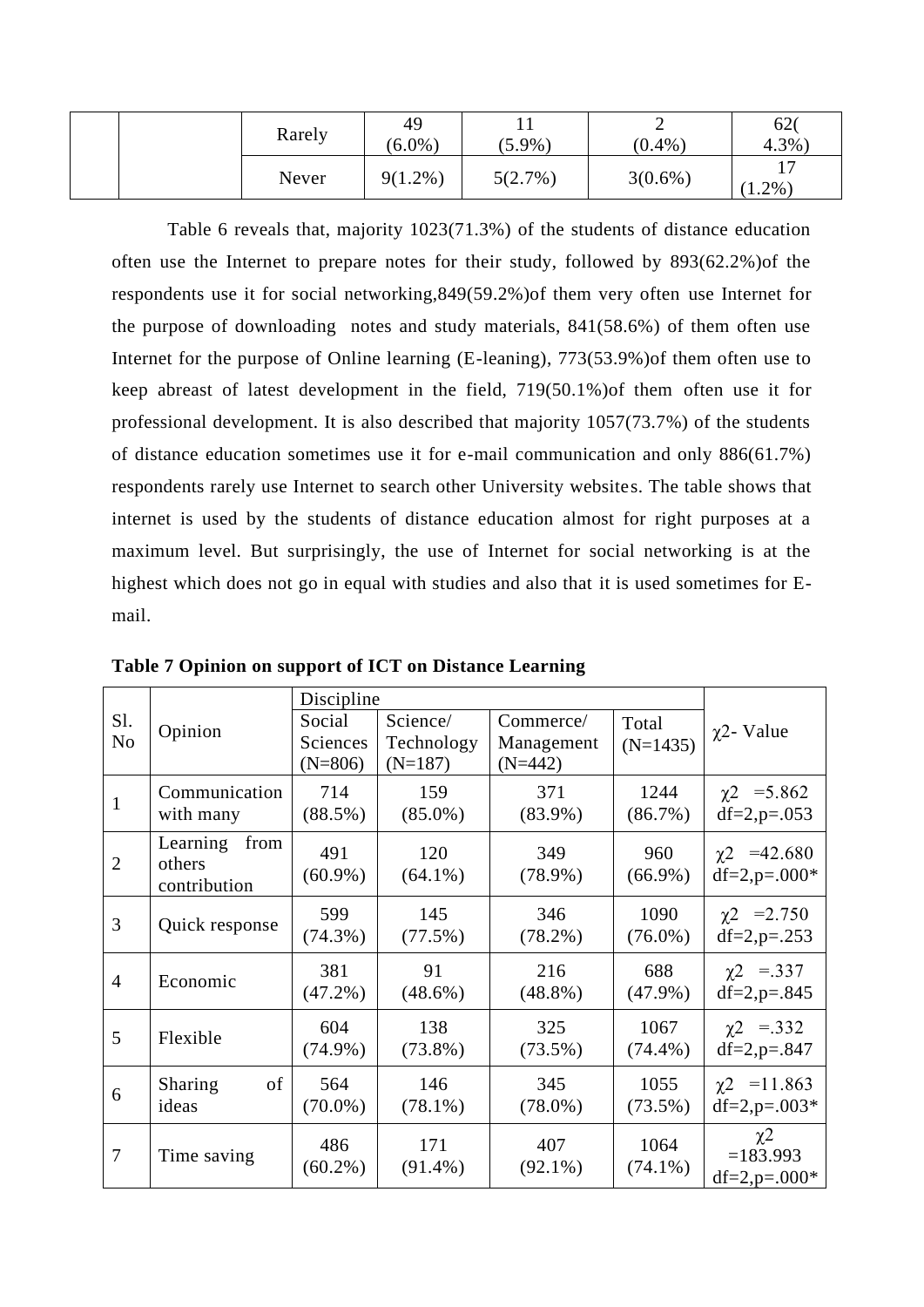Note: \*  $p<0.05$ 

It is found from the table 7 that, out of 7 advantages of ICT in Distance Learning the data reveals that the six advantages are over 70% and the first being the Communicating with many simultaneously with highest percentage of 1244(86.7%), whereas Quick Response with 1090(76.0%) response, Time saving with 1064 (74.1%) response, Learning from others contribution with 960(66.9%) response. The only low response is on Economics of the ICT in information seeking which shows 688(47.9%), however there are good advantages of ICT's use in Distance Learning.

Therefore, the Chi-Square test was applied to know the association between the influences of ICT on Distance learning . However, the result of the Chi-Square test reveals that there is no significant association between the influences of ICT on Distance learning where the p-value is  $>0.05$ , except for few fields Learning from others contribution, Sharing of ideas and Time saving where the p-value is  $\leq 0.05$ .

|                |                                                           | Rating   | <b>Social Sciences</b> | Science/       |                |            |
|----------------|-----------------------------------------------------------|----------|------------------------|----------------|----------------|------------|
| Sl.<br>No.     |                                                           |          | $(N=806)$              | Technology     |                |            |
|                | Opinion                                                   | Scale    | Social                 | Science/       | Commerce/      | $(N=187)$  |
|                |                                                           |          | Sciences               | Technology     | Management     | Total      |
|                |                                                           |          | $(N=806)$              | $(N=187)$      | $(N=442)$      | $(N=1435)$ |
|                |                                                           | Strongly | 84                     | 126            | 330            | 540        |
|                |                                                           | Agree    | $(10.4\%)$             | $(67.3\%)$     | $(74.6\%)$     | $(37.6\%)$ |
|                |                                                           |          | 652                    | 47             | 94             | 793        |
|                |                                                           | Agree    | $(80.9\%)$             | $(25.1\%)$     | $(21.2\%)$     | $(55.3\%)$ |
|                | Scored<br>more                                            |          | 53                     | 6              | 10             | 69         |
| $\mathbf{1}$   | in<br>examination                                         | Neutral  | $(6.7\%)$              | $(3.2\%)$      | $(2.2\%)$      | $(4.8\%)$  |
|                |                                                           | Disagre  | 13                     | 5              | 6              | 24         |
|                |                                                           | e        | $(1.6\%)$              | $(2.6\%)$      | $(1.3\%)$      | $(1.7\%)$  |
|                |                                                           | Strongly | $\overline{4}$         | $\overline{3}$ | $\overline{2}$ | 9          |
|                |                                                           | Disagre  | $(0.4\%)$              | $(1.6\%)$      | $(0.4\%)$      | $(.6\%)$   |
|                |                                                           | e        |                        |                |                |            |
|                |                                                           | Strongly | 617                    | 155            | 314            | 1086       |
|                | devices<br><b>ICT</b><br>enable<br>us to<br>get a greater | Agree    | $(76.5\%)$             | $(82.9\%)$     | $(71.1\%)$     | $(75.7\%)$ |
|                |                                                           |          | 137                    | 27             | 83             | 247        |
|                |                                                           | Agree    | $(17.0\%)$             | $(14.5\%)$     | $(18.8\%)$     | $(17.2\%)$ |
| $\overline{2}$ | of<br>amount                                              |          | 30                     | $\overline{4}$ | 31             | 65         |
|                | study                                                     | Neutral  | $(3.9\%)$              | $(2.1\%)$      | $(7.0\%)$      | $(4.5\%)$  |
|                | materials<br>and                                          | Disagre  | 20                     |                | 10             | 31         |
|                | Internet<br>resources.                                    | e        | $(2.4\%)$              | $(0.5\%)$      | $(2.2\%)$      | $(2.2\%)$  |
|                |                                                           | Strongly | 2                      | $\overline{0}$ | $\overline{4}$ | 6          |

**Table 8 Opinion about use of ICT for Distance Learning.**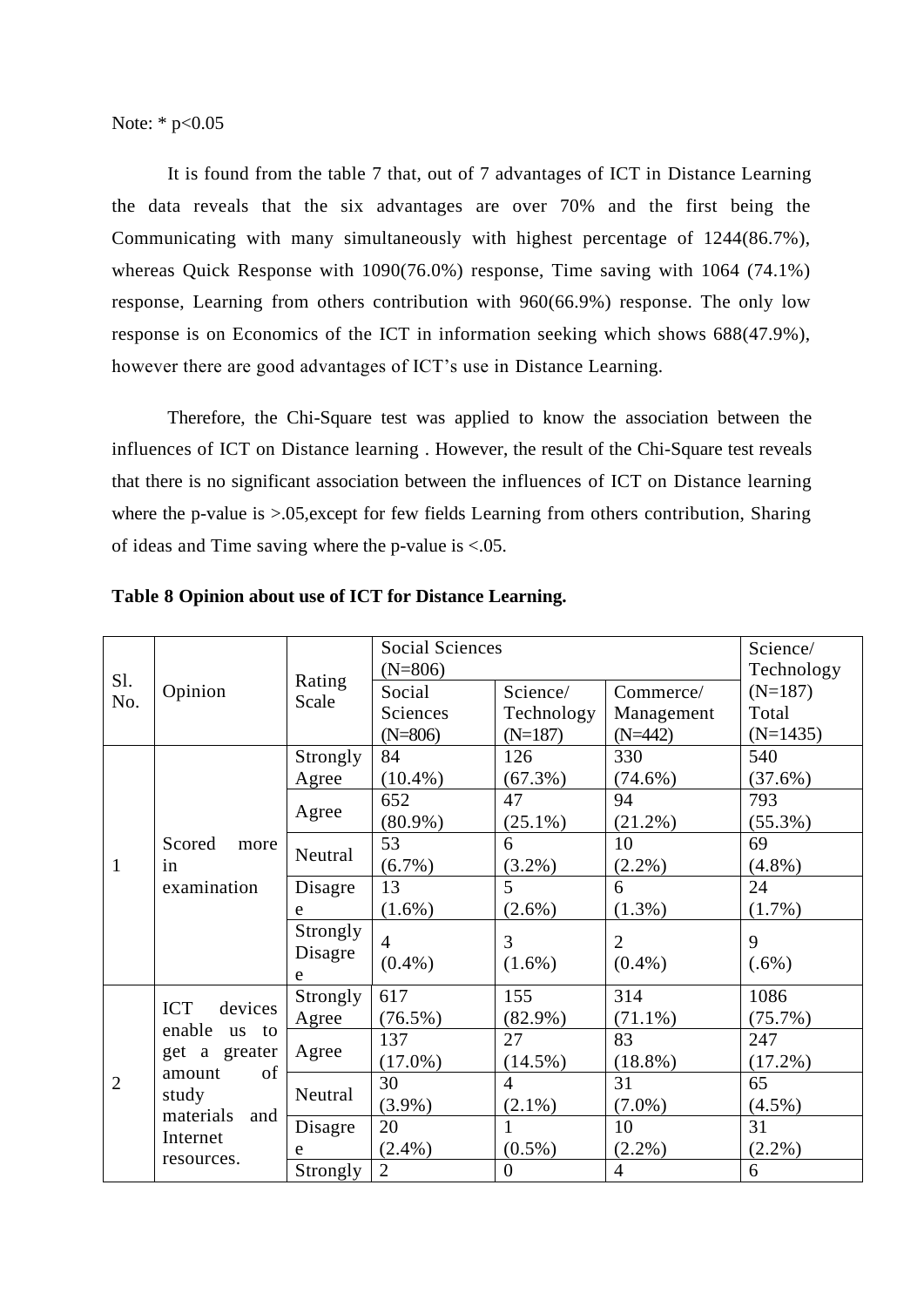|                |                                                                                                                | Disagre     | $(0.2\%)$  | $(.0\%)$         | $(0.9\%)$      | $(.4\%)$   |
|----------------|----------------------------------------------------------------------------------------------------------------|-------------|------------|------------------|----------------|------------|
|                |                                                                                                                | e           |            |                  |                |            |
|                |                                                                                                                | Strongly    | 532        | 116              | 239            | 887        |
|                |                                                                                                                | Agree       | $(66.0\%)$ | $(62.1\%)$       | $(54.0\%)$     | $(61.8\%)$ |
|                | ICT/                                                                                                           |             | 220        | 42               | 170            | 432        |
|                | Computers are                                                                                                  | Agree       | $(27.2\%)$ | (22.5%)          | $(38.4\%)$     | $(30.1\%)$ |
|                | fast<br>and<br>a                                                                                               |             | 33         | 21               | 14             | 68         |
| 3              | efficient<br>of                                                                                                | Neutral     | $(4.0\%)$  | $(11.2\%)$       | $(3.1\%)$      | $(4.7\%)$  |
|                | means<br>getting                                                                                               | Disagre     | 13         | $\overline{8}$   | 16             | 37         |
|                |                                                                                                                | e           | $(1.7\%)$  | $(4.2\%)$        | $(3.9\%)$      | $(2.6\%)$  |
|                | updated<br>information.                                                                                        | Strongly    | 8          | $\boldsymbol{0}$ | $\overline{3}$ | 11         |
|                |                                                                                                                | Disagre     | $(0.9\%)$  | $(.0\%)$         | $(0.6\%)$      | $(0.8\%)$  |
|                |                                                                                                                | e           |            |                  |                |            |
|                |                                                                                                                | Strongly    | 113        | 54               | 100            | 267        |
|                |                                                                                                                | Agree       | $(14.1\%)$ | $(28.8\%)$       | (22.7%)        | $(18.6\%)$ |
|                |                                                                                                                | Agree       | 557        | 125              | 297            | 979        |
|                | <b>ICT</b><br>helps                                                                                            |             | $(69.1\%)$ | $(66.9\%)$       | $(67.1\%)$     | $(68.2\%)$ |
|                | acquire<br>new                                                                                                 | Neutral     | 88         | $\overline{4}$   | 28             | 120        |
| $\overline{4}$ | knowledge                                                                                                      |             | $(10.9\%)$ | $(2.1\%)$        | $(6.3\%)$      | $(8.4\%)$  |
|                | effectively                                                                                                    | Disagre     | 32         | $\overline{2}$   | 12             | 46         |
|                |                                                                                                                | e           | $(3.9\%)$  | $(1.1\%)$        | $(2.7\%)$      | $(3.2\%)$  |
|                |                                                                                                                | Strongly    | 16         | $\overline{2}$   | 5              | 23         |
|                |                                                                                                                | Disagre     | $(2.0\%)$  | $(1.1\%)$        | $(1.2\%)$      | $(1.6\%)$  |
|                |                                                                                                                | e           |            |                  |                |            |
|                | I do agree that                                                                                                | Strongly    | 466        | 119              | 232            | 817        |
|                | electronic                                                                                                     | Agree       | $(57.9\%)$ | (63.7%)          | (52.5%)        | $(56.9\%)$ |
|                | like<br>devices<br>computers,<br>Internet,<br>Television all<br>are<br>very<br>helpful in my<br>studies during | Agree       | 236        | 48               | 121            | 405        |
|                |                                                                                                                |             | $(29.4\%)$ | (25.7%)          | $(27.4\%)$     | $(28.2\%)$ |
|                |                                                                                                                | Neutral     | 58         | 9                | 43             | 110        |
| 5              |                                                                                                                |             | $(7.1\%)$  | $(4.8\%)$        | $(9.7\%)$      | $(7.7\%)$  |
|                |                                                                                                                | Disagre     | 33         | 9                | 32             | 74         |
|                |                                                                                                                | e           | $(4.0\%)$  | $(4.8\%)$        | $(7.2\%)$      | $(5.2\%)$  |
|                |                                                                                                                | Strongly    | 13         | $\overline{2}$   | 14             | 29         |
|                | examination                                                                                                    | Disagre     | $(1.6\%)$  | $(1.0\%)$        | $(3.2\%)$      | $(2.0\%)$  |
|                |                                                                                                                | $\mathbf e$ |            |                  |                |            |
|                |                                                                                                                | Strongly    | 463        | 133              | 342            | 938        |
|                |                                                                                                                | Agree       | $(57.6\%)$ | $(71.2\%)$       | (77.3%)        | $(65.4\%)$ |
|                |                                                                                                                | Agree       | 195        | 47               | 78             | 32         |
|                |                                                                                                                |             | $(24.1\%)$ | $(25.1\%)$       | (17.6%)        | $(22.1\%)$ |
| 6              | <b>ICT</b><br>gives                                                                                            | Neutral     | 90         | $\overline{4}$   | 15             | 109        |
|                | opportunity to                                                                                                 |             | $(11.1\%)$ | $(2.1\%)$        | $(3.3\%)$      | $(7.6\%)$  |
|                | learn more                                                                                                     | Disagre     | 42         | $\overline{2}$   | 6              | 50         |
|                |                                                                                                                | $\mathbf e$ | $(5.2\%)$  | $(1.0\%)$        | $(1.3\%)$      | $(3.5\%)$  |
|                |                                                                                                                | Strongly    | 16         | $\mathbf{1}$     | 1              | 18         |
|                |                                                                                                                | Disagre     | $(2.0\%)$  | $(0.5\%)$        | $(0.2\%)$      | $(1.3\%)$  |
|                |                                                                                                                | e           |            |                  |                |            |
|                | Studying with                                                                                                  | Strongly    | 57         | 21               | 50             | 128        |
| $\overline{7}$ | help<br>the<br>of                                                                                              | Agree       | $(7.1\%)$  | $(11.4\%)$       | $(11.5\%)$     | $(8.9\%)$  |
|                | computers                                                                                                      | Agree       | 473        | 129              | 253            | 855        |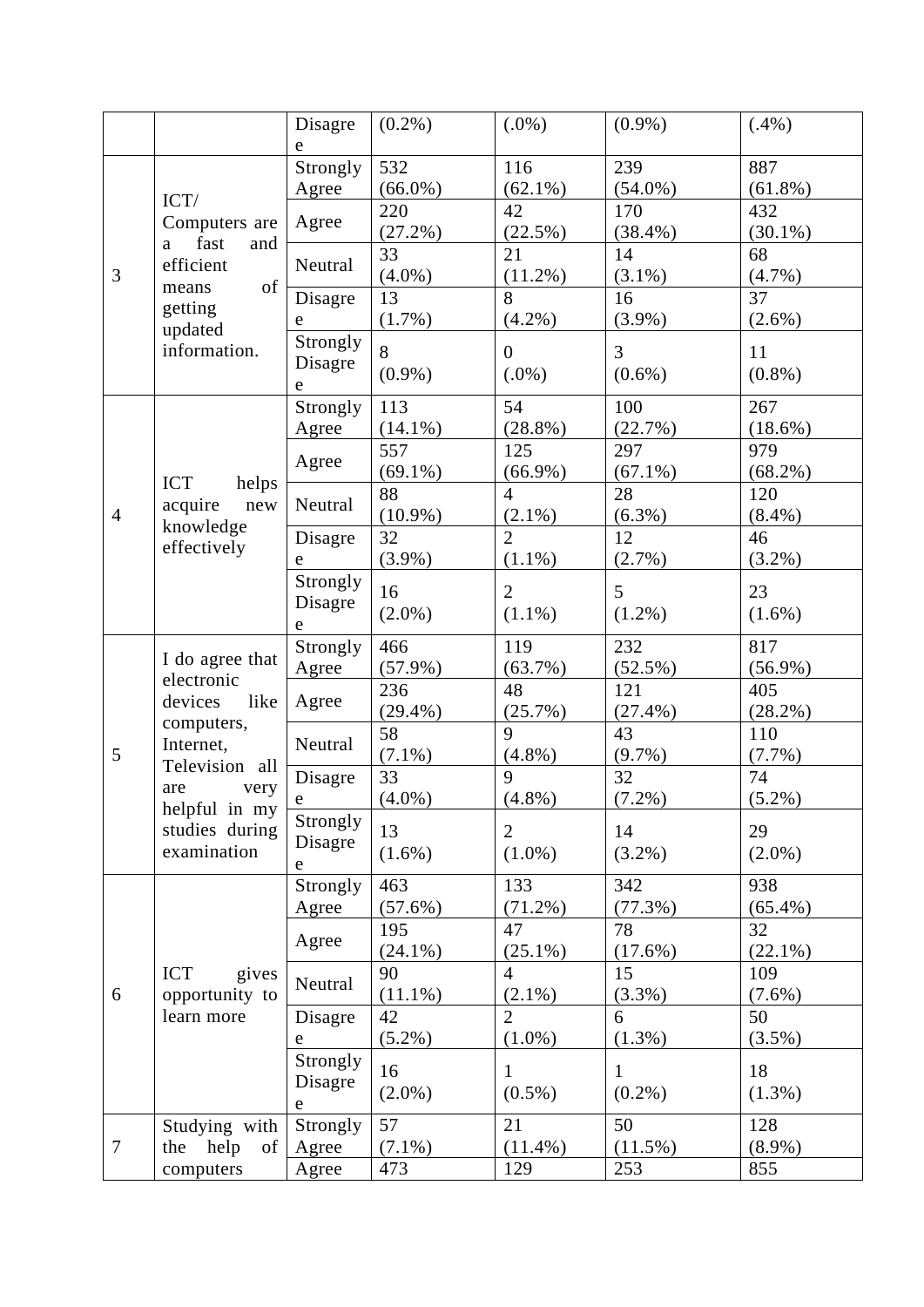|       | gives me great                                                                                                                                |             | (58.7%)     | $(69.0\%)$       | $(57.2\%)$     | $(59.6\%)$ |
|-------|-----------------------------------------------------------------------------------------------------------------------------------------------|-------------|-------------|------------------|----------------|------------|
|       | pleasure<br>and<br>satisfaction                                                                                                               | Neutral     | 139         | 22               | 90             | 251        |
|       |                                                                                                                                               |             | (17.3%)     | (11.7%)          | $(20.3\%)$     | $(17.5\%)$ |
|       |                                                                                                                                               | Disagre     | 100         | $\overline{7}$   | 27             | 134        |
|       |                                                                                                                                               | $\mathbf e$ | $(12.4\%)$  | (3.7%)           | $(6.1\%)$      | $(9.3\%)$  |
|       |                                                                                                                                               | Strongly    | 37          | 8                | 22             | 67         |
|       |                                                                                                                                               | Disagre     |             |                  | $(4.9\%)$      |            |
|       |                                                                                                                                               | $\mathbf e$ | $(4.5\%)$   | $(4.2\%)$        |                | $(4.7\%)$  |
|       |                                                                                                                                               | Strongl     | 34          | 27               | 62             | 123        |
|       |                                                                                                                                               | y Agree     | $(4.2\%)$   | $(14.4\%)$       | $(14.1\%)$     | $(8.6\%)$  |
|       |                                                                                                                                               |             | 72          | 114              | 291            | 477        |
|       |                                                                                                                                               | Agree       | $(8.9\%)$   | $(70.0\%)$       | $(65.9\%)$     | $(33.2\%)$ |
|       | ICT helps to                                                                                                                                  |             | 615         | 23               | 52             | 690        |
| $8\,$ | develop                                                                                                                                       | Neutral     | $(76.4\%)$  | $(12.3\%)$       | (11.7%)        | $(48.1\%)$ |
|       | higher<br>order                                                                                                                               | Disagre     | 55          | 22               | 21             | 98         |
|       | thinking skills                                                                                                                               | e           | $(6.8\%)$   | $(11.9\%)$       | $(4.7\%)$      | $(6.8\%)$  |
|       |                                                                                                                                               | Strongl     |             |                  |                |            |
|       |                                                                                                                                               | y           | 30          | $\mathbf{1}$     | 16             | 47         |
|       |                                                                                                                                               | Disagre     | $(3.7\%)$   | $(0.5\%)$        | $(3.6\%)$      | $(3.3\%)$  |
|       |                                                                                                                                               | $\mathbf e$ |             |                  |                |            |
|       | Learning<br>through<br>electronic<br>devices<br>creates<br>eagerness,<br>curiosity<br>and<br>encourages<br>to<br>do<br>me<br>something<br>new | Strongl     | 47          | 11               | 47             | 105        |
|       |                                                                                                                                               | y Agree     | $(5.9\%)$   | $(6.0\%)$        | $(10.7\%)$     | $(7.2\%)$  |
|       |                                                                                                                                               |             |             | 104              |                |            |
|       |                                                                                                                                               | Agree       | 68          | $(55.6\%)$       | 214            | 202        |
|       |                                                                                                                                               |             | $(8.4\%)$   |                  | $(48.4\%)$     | $(14.1\%)$ |
|       |                                                                                                                                               |             | 544         |                  |                |            |
|       |                                                                                                                                               | Neutral     | $(67.4\%)$  | 31               | 70             | 205        |
| 9     |                                                                                                                                               |             |             | $(16.5\%)$       | $(15.9\%)$     | $(14.3\%)$ |
|       |                                                                                                                                               | Disagre     | 104         | 35               | 99             | 862        |
|       |                                                                                                                                               | e           | $(13.0\%)$  | (18.7%)          | (22.3%)        | $(60.1\%)$ |
|       |                                                                                                                                               | Strongl     |             |                  |                |            |
|       |                                                                                                                                               | y           | 43          | $\boldsymbol{6}$ | 12             | 61         |
|       |                                                                                                                                               | Disagre     | $(5.3\%)$   | $(3.2\%)$        | $(2.7\%)$      | $(4.3\%)$  |
|       |                                                                                                                                               | e           |             |                  |                |            |
|       |                                                                                                                                               | Strongl     | 19          | 41               | 89             | 149        |
|       |                                                                                                                                               | y Agree     | $(2.3\%)$   | $(21.9\%)$       | $(20.1\%)$     | $(10.4\%)$ |
|       |                                                                                                                                               |             | 52          | 132              | 331            | 515        |
| 10    | prefer<br>$\bf{I}$                                                                                                                            | Agree       | $(6.4\%)$   | $(70.5\%)$       | $(75.0\%)$     | $(35.9\%)$ |
|       | getting                                                                                                                                       |             | 97          | $\overline{7}$   | $\overline{5}$ | 109        |
|       | information                                                                                                                                   | Neutral     | $4(12.0\%)$ | $(3.9\%)$        | $(1.1\%)$      | $(7.5\%)$  |
|       | computer<br>on                                                                                                                                | Disagre     | 604         | 3                | 1              | 608        |
|       | screen instead                                                                                                                                | e           | $(75.0\%)$  | $(1.6\%)$        | $(0.2\%)$      | $(42.4\%)$ |
|       | of<br>printed                                                                                                                                 | Strongl     |             |                  |                |            |
|       | page                                                                                                                                          | y           | 34          | $\overline{4}$   | 16             | 54         |
|       |                                                                                                                                               | Disagre     | $(4.3\%)$   | $(2.1\%)$        | $(3.6\%)$      | $(3.8\%)$  |
|       |                                                                                                                                               | ${\rm e}$   |             |                  |                |            |
|       |                                                                                                                                               |             |             |                  |                |            |

The data presented in the table 8 reveals that ICT has had a positive impact on the students in distance learning. To know the users view various statement were placed and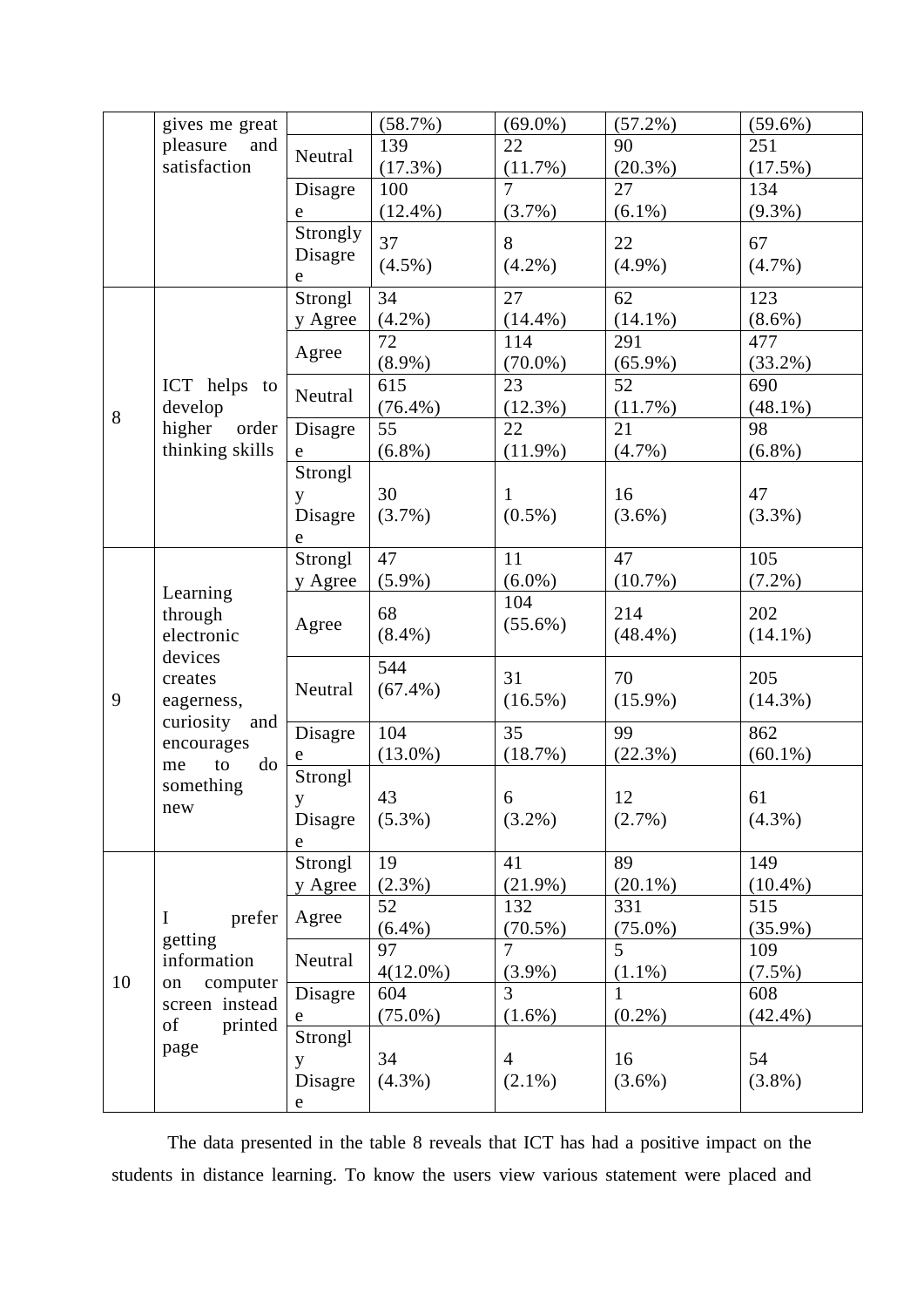users had to mark as strongly agree, agree, neutral, disagree and strongly disagree with the statements. Out of 1435, majority 1086(75.7%)users 'Strongly agree' and 247(17.2%)users 'Agree' with the statement 'ICT devices enable us to get a greater amount of study materials and Internet resources'. Followed by 938(65.4%)users 'Strongly agree' and 320(22.1%) users 'Agree' to 'ICT gives opportunity to learn more', 887(61.8%)users' Strongly agree' and 432(30.1%)users 'Agree' to 'ICT/ Computers are a fast and efficient means of getting updated information',979(68.2%)users 'Agree' and 267(18.6%) users 'Strongly agree 'about 'ICT helps distance learners acquire new knowledge effectively'.

About 817(56.9%)users 'Strongly agree' and 405(28.2%)users 'Agree' about 'I do agree that electronic devices like computers, Internet, Television all are very helpful in my studies during examination', 793(55.3%)users 'Agree' and 540(37.6%)users 'Strongly agree' to 'Scored more in examination'. It is also found from the study that 690(48.1%)users 'Neutral' and 477(33.2%) users 'Agree' with'ICT helps to develop higher order thinking skills'.

There are 855(59.6%)users 'Agree' and251(17.5%)users 'Neutral' about 'Studying with the help of computers gives me great pleasure and satisfaction'. Most 862(60.1%)users 'Disagree' with the statement of 'Learning through electronic devices creates eagerness, curiosity and encourages me to do something new' and 608 (42.4%) users 'Disagree' with the statement of 'I prefer getting information on computer screen instead of printed page'.

The responses in large majority are positive rating with strongly agree to Agree in most cases. It is factual as lot of e-learning material is created and made available on the websites of the open universities under study especially the e-Gynakosh from IGNOU and e-PGPatashala from INFLIBNET. The only low and average response is for 'Higher order thinking level' because the distance learner's key requirement is to acquire a higher qualification for the reasons mentioned already in an earlier section.

#### **Table 9 Problems faced while using ICT for Information Gathering**

|                       |          | Discipline                      |                                   |                                      |                     |                   |
|-----------------------|----------|---------------------------------|-----------------------------------|--------------------------------------|---------------------|-------------------|
| Sl.<br>N <sub>0</sub> | Problems | Social<br>Sciences<br>$(N=806)$ | Science/<br>Technology<br>(N=187) | Commerce/<br>Management<br>$(N=442)$ | Total<br>$(N=1435)$ | $\gamma$ 2- Value |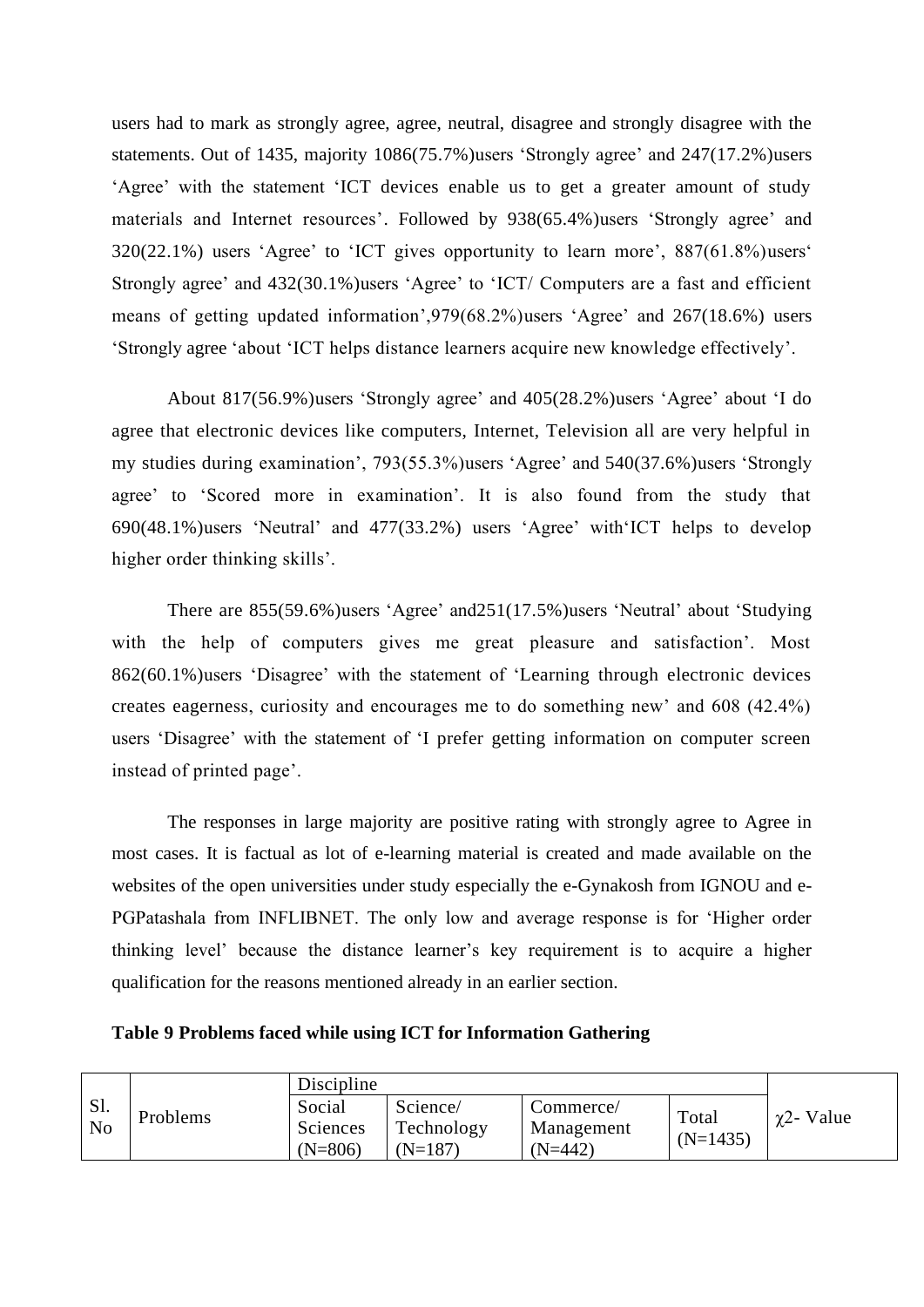| $\mathbf{1}$   | Internet speed is<br>very slow                                                     | 471<br>$(58.4\%)$ | 136<br>$(72.8\%)$ | 318<br>$(72.0\%)$ | 925<br>$(64.5\%)$  | $\chi$ 2 = 29.155<br>$df=2$ , $p=.000*$  |
|----------------|------------------------------------------------------------------------------------|-------------------|-------------------|-------------------|--------------------|------------------------------------------|
| $\overline{2}$ | of<br>Retrieval<br>junk<br>irrelevant/<br>information                              | 643<br>$(79.8\%)$ | 76<br>$(40.6\%)$  | 185<br>$(41.8\%)$ | 904<br>$(63.0\%)$  | $\chi$ 2 = 222.194<br>$df=2$ , $p=.000*$ |
| 3              | of<br>Overload<br>information<br>on<br>the Internet                                | 689<br>$(85.4\%)$ | 139<br>$(74.3\%)$ | 352<br>$(79.6\%)$ | 1180<br>$(82.2\%)$ | $\chi$ 2 = 15.856<br>$df=2$ , $p=.000*$  |
| $\overline{4}$ | of<br>Lack<br>uninterrupted<br>power supply                                        | 261<br>$(32.3\%)$ | 78<br>$(41.7\%)$  | 171<br>$(38.6\%)$ | 510<br>$(35.5\%)$  | $\chi$ 2 = 8.529<br>$df=2$ , $p=.014*$   |
| 5              | of<br>Lack<br>information<br>retrieval<br>skills(Advanced<br>search<br>techniques) | 469<br>$(58.1\%)$ | 48<br>$(25.7\%)$  | 147<br>$(33.3\%)$ | 664<br>$(46.3\%)$  | $\chi$ 2 = 117.624<br>$df=2$ , $p=.000*$ |

Note:  $*$  p<0.05

The above table 9 reveals that the users are experiencing the problem, overload of information on the Internet with highest response of 1180(82%). The next is obviously the Internet speed which is very slow 925(64.5%), retrieval of irrelevant/ junk information i.e., 904(63.0%) and lack of information retrieval skills (Advanced search techniques) i.e., 664(46.3%). So the last problem needs to be looked into which can be overcome by training the users by library professionals. There should be some courses for the distance learners on the use of different search methods and how they can be applied to searching information on the internet as it is observed that most users use Google and use some random keywords to search and that retrieves junk of information which has least relevance with the query.

#### **Findings of the study**

- $\div$  Out of 1435 respondents, 844 (58.8%) are female and 591 (41.2%) are male respondents. The results of the study revealed that both males and females were pursuing their higher education through distance education mode and the number of female respondents were more compared to male respondents in all the three faculties.
- ❖ Majority 1377 (95.9%) of the respondents use the Smart Phone, followed by 646(45.1%) of the respondents use Desktop and 402(28.1%) make use of the Lap Top which is a minimal number. It is interesting to know that the Smart phone is being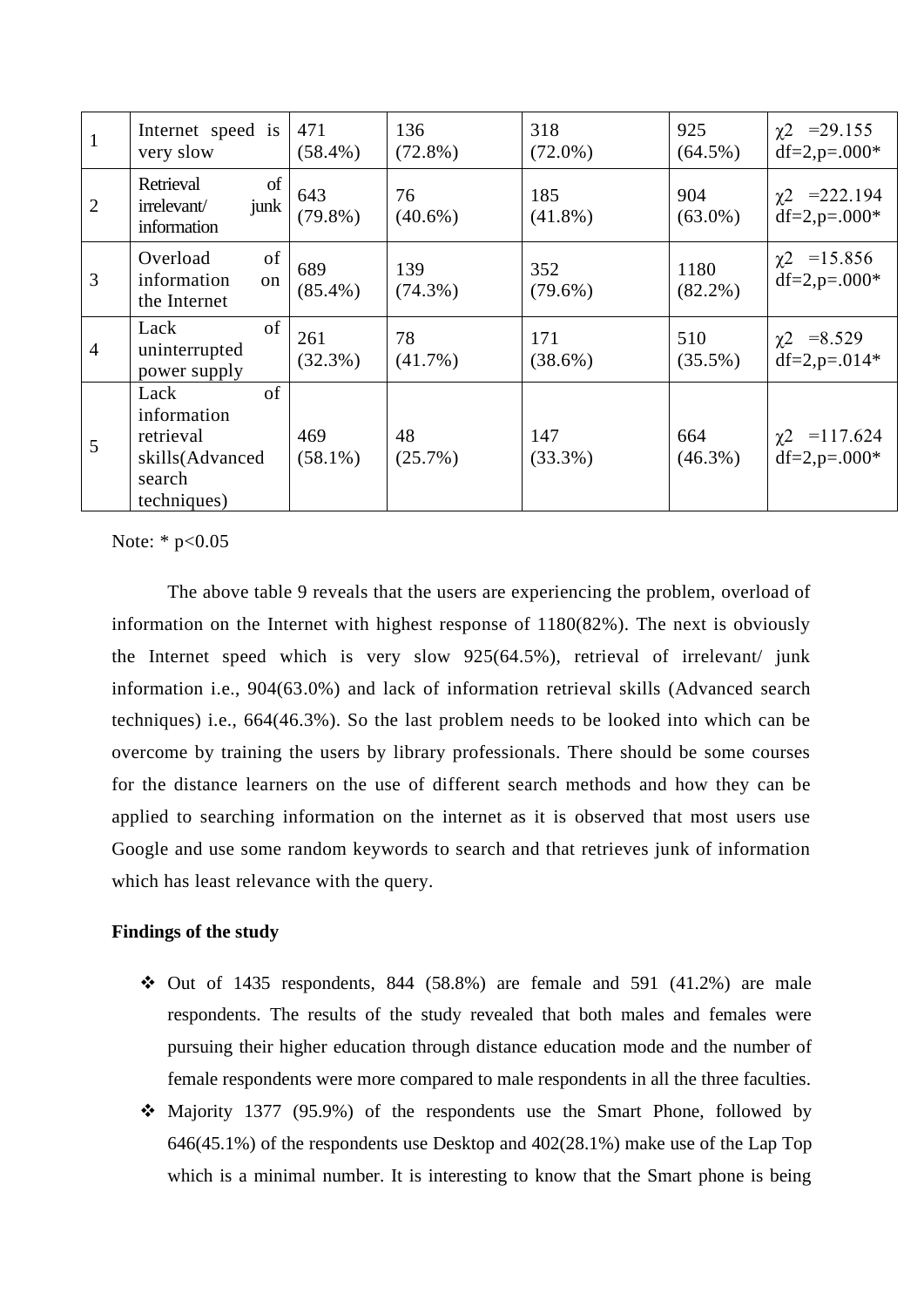widely used, as it has maximum mobility and convenience.

- ❖ It was found that the methods adopted by the students for acquiring ICT Skills. They are attending training programs 945(65.9%), tutorials and online materials 936(65.2%) and through teachers with 894(62.3 %). Among others, trial and error method with 777(54.1%) and self-learning come next with 751(52.3%).
- $\triangleleft$  About 502 (35.0%) of the respondents are using the computers for more than 2 years, while 487(33.9%) are using the computers for 3-4 years, 200(13.9%) are using for more than 5 years and a very small number 54 (3.8%) of users are using computers for less than 1 year.
- $\div$  Most 936(65.2%) of them have very good skills in using the Smart Phone, while 1131(78.8%) have good skills in using the Computer, 215(15.0%) have very good skills in using the Computer,837(58.3%) respondents have good skills using the Laptop.
- ❖ Majority 1023(71.3%) of the students of distance education often use the Internet to prepare notes for their study, followed by 893(62.2%) for social networking,849(59.2%) downloading notes and study materials, 841(58.6%) for Online learning (E-leaning),
- ❖ It is found that, out of 7 advantages of ICT in Distance Learning the data reveals that the six advantages are over 70% and the first being the Communicating with many simultaneously with highest percentage of 1244(86.7%), whereas Quick Response with 1090(76.0%) response, Time saving with 1064 (74.1%) response, Learning from others contribution with 960(66.9%) response.
- ❖ Out of 1435, majority 1086(75.7%)users 'Strongly agree' with the statement 'ICT devices enable us to get a greater amount of study materials and Internet resources'. Followed by 938(65.4%)users 'Strongly agree' to 'ICT gives opportunity to learn more', 887(61.8%)users' Strongly agree' to 'ICT/ Computers are a fast and efficient means of getting updated information',979(68.2%)users 'Agree' about 'ICT helps distance learners acquire new knowledge effectively'.
- ❖ About 817(56.9%)users 'Strongly agree' about 'I do agree that electronic devices like computers, Internet, Television all are very helpful in my studies during examination', 793(55.3%)users 'Agree' to 'Scored more in examination'. It is also found from the study that 690(48.1%)users 'Agree' with'ICT helps to develop higher order thinking skills'.
- ❖ The users are experiencing the problem reveals that, overload of information on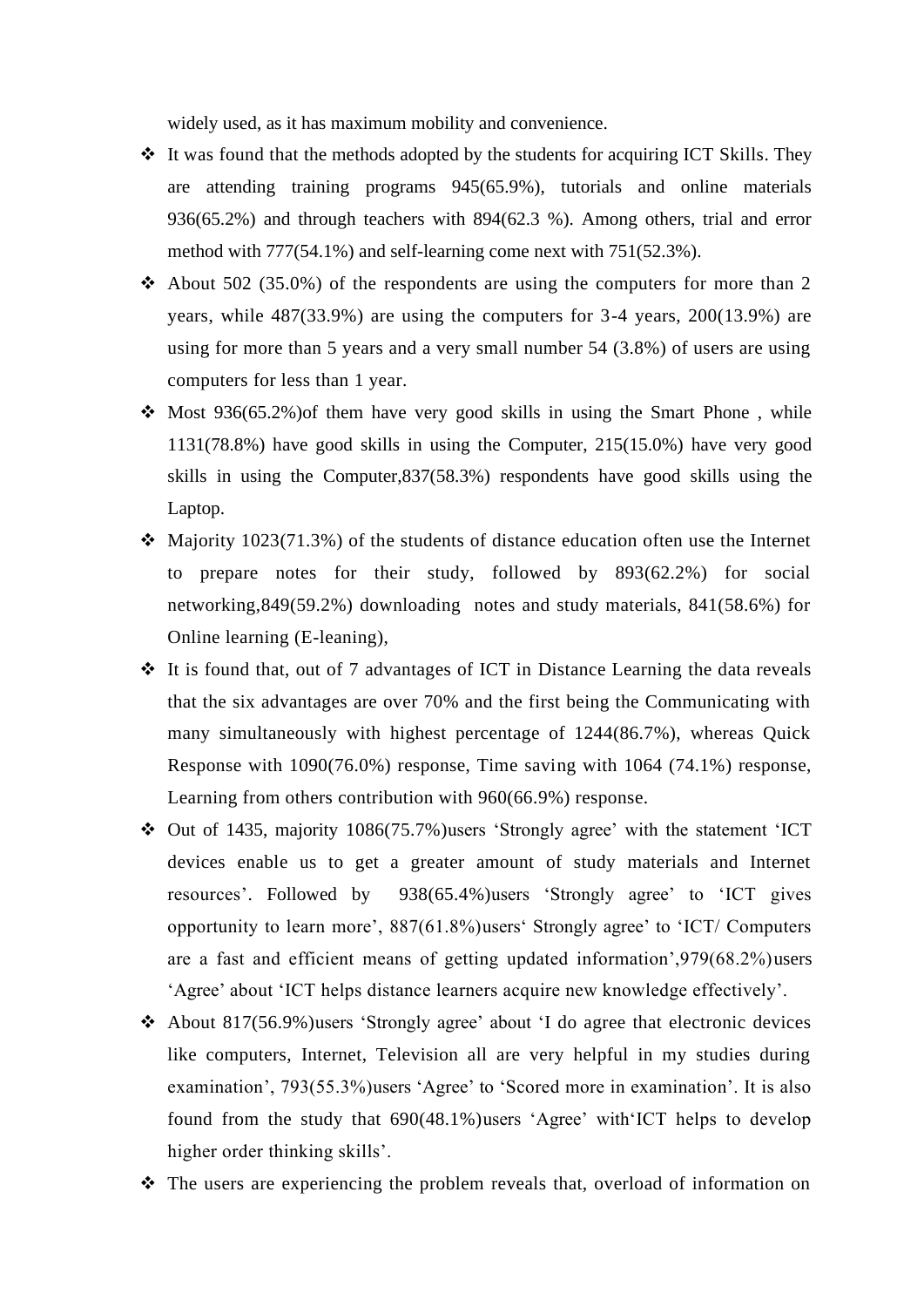the Internet with highest response of 1180(82%). The next is obviously the Internet speed which is very slow 925(64.5%), retrieval of irrelevant/ junk information i.e., 904(63.0%) and lack of information retrieval skills (Advanced search techniques) i.e., 664(46.3%)

#### **Conclusion and Recommendations**

One of the key factors for Distance Education Learners is acquisition of good computing skills, internet surfing and use of social media like Face Book, LinkedIn, as more and more reading materials especially is being published in the electronic form.The study observed that, the computer and ICT skills are quite essential now for the distance learners because the distance education programmes are getting more and more e-content and for promoting online and virtual education. Hence, it is suggested that, the distance education programme offering institutions/ universities should be started advanced training for users at different levels. The contents of the training programs should be (i) Basic introduction to library services and facilities, (ii) OPAC Search (c) Methods and tools for searching information resources, (d) Internet Use (iii) Online and CD-ROM databases, (iv) Using electronic journals, (v) Introducing reference books, (vi) Introducing audio/video materials. To introduce information literacy classes within the academic period to enable and encourage successful information gathering methods so that relevant to teaching and learning needs becomes the focus.

#### **References**

- Amini, M., & Oluyide, O. P. (2020). Analysis of ICT Competencies Among Distance Learning Students in selected Study Centres of the National Open University of Nigeria Clifford *journal of learning for development, 7*(1), 78-89.
- Ary, D. Jacobs, L.C., &Razavier, A. (1996). *Introduction to Research in Education*(5th ed.). Florida: Harcourt Brace College.
- Badu-Nyarko, S. K., & Botchway, K. (2014). Students' Readiness to Shift from Print to Electronic Mode of Learning at a Distance. *Asian Journal of humanities and Social Sciences, 2*(3), 9-25.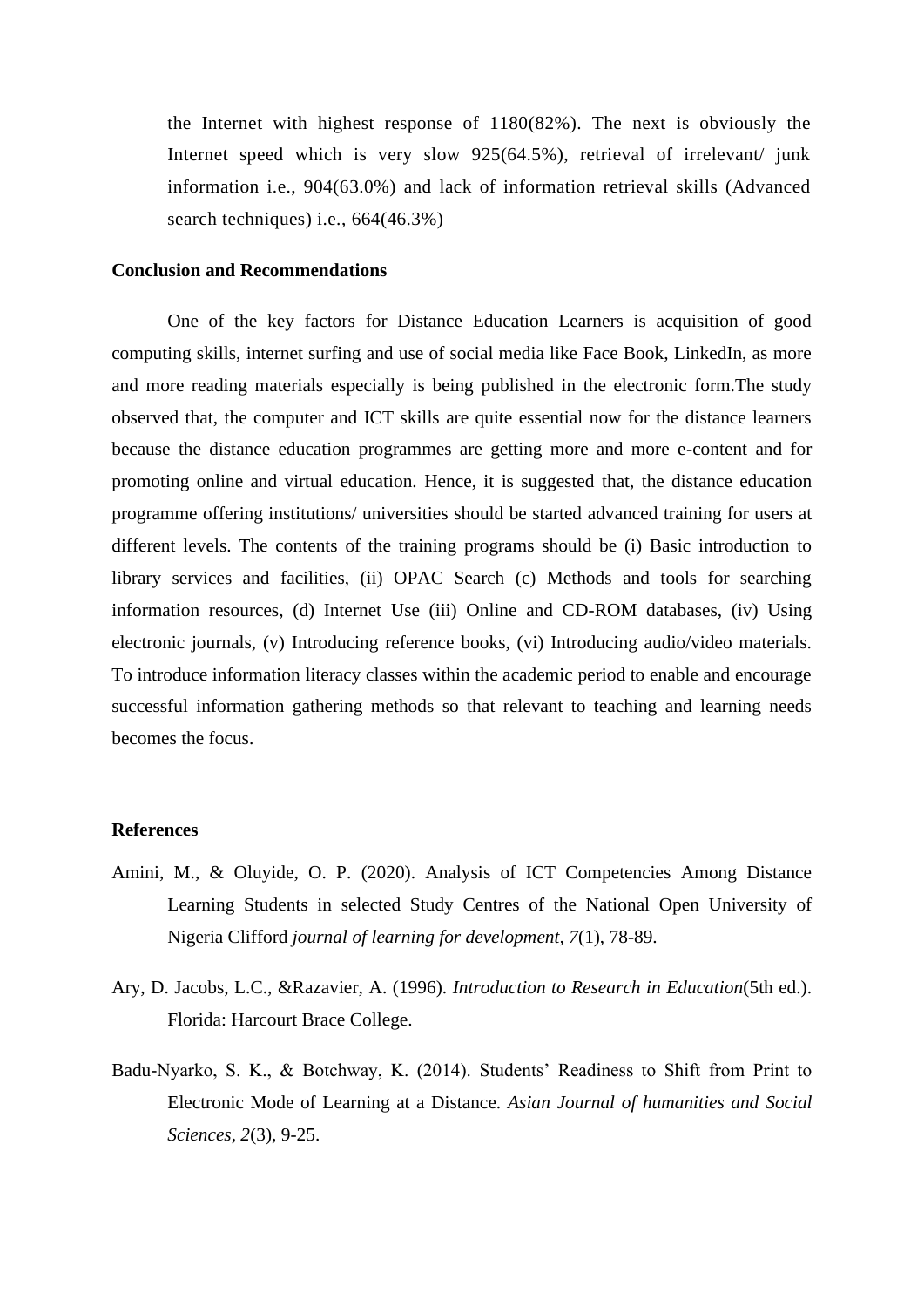- Das, B. K., & Mahapatra, R. K. (2018). Use of Electronic Information Resources by Distance Learners: A Case Study of IGNOU International Journal of Science and Research (IJSR), 4(6), 1304-1308.
- Hunjra, A. I., & Kashif-Ur-Rehman. (2010). Students' Attitude towards the Uses of Internet *International Journal of Business and Management, 5*(6), 46-55.
- Kothari, C. R. (l996). *Research methodology: methods and techniques.* . New Delhi: Wishwa Prakashan.
- Ofulue, C. I. (2011). Survey of Barriers affecting the use of Information Communication Technologies (ICTs) among Distance Learners: A case study of Nigeria. *Turkish Online Journal of Distance Education, 12*(3), 142-154.
- Oliveira, S. M., & Greenidge, N. (2020). Information Seeking Behavior of Distance Learners: What has Changed in Twenty Years? International Journal of Library and Information Studies, 1(1), 2-27.
- Ozdamar-Keskin, N., Ozata, F. Z., & Banar, K. (2015). Examining Digital Literacy Competences and Learning Habits of Open and Distance Learners Contemporary *Educational Technology, 6*(1), 74-90.
- Satyanarayana, & Medur, E. D. (2015). Use of Information and Communication Technologies in India's First Open University:Experience and Perceptions of Learnersand Learner Support Providers. *Turkish Online Journal of Distance Education, 16*(1), 38-51.
- Singh, R. (2013). ICT usage among distance learners and their academic performance: A Multidisciplinary Study *International Journal of Enhanced Research in Educational Development, 1*(7), 7-12.
- Smith, A., & Smith, E. (2006). Learning for Success: Distance Education Students' use of their Learning Materials. *Journal of University Teaching & Learning Practice, 3*(1).
- Tagoe, M., & Abakah, E. (2014). Determining distance education students' readiness for mobile learning at University of Ghana using the Theory of Planned Behavior *International Journal of Education and Development using Information and*